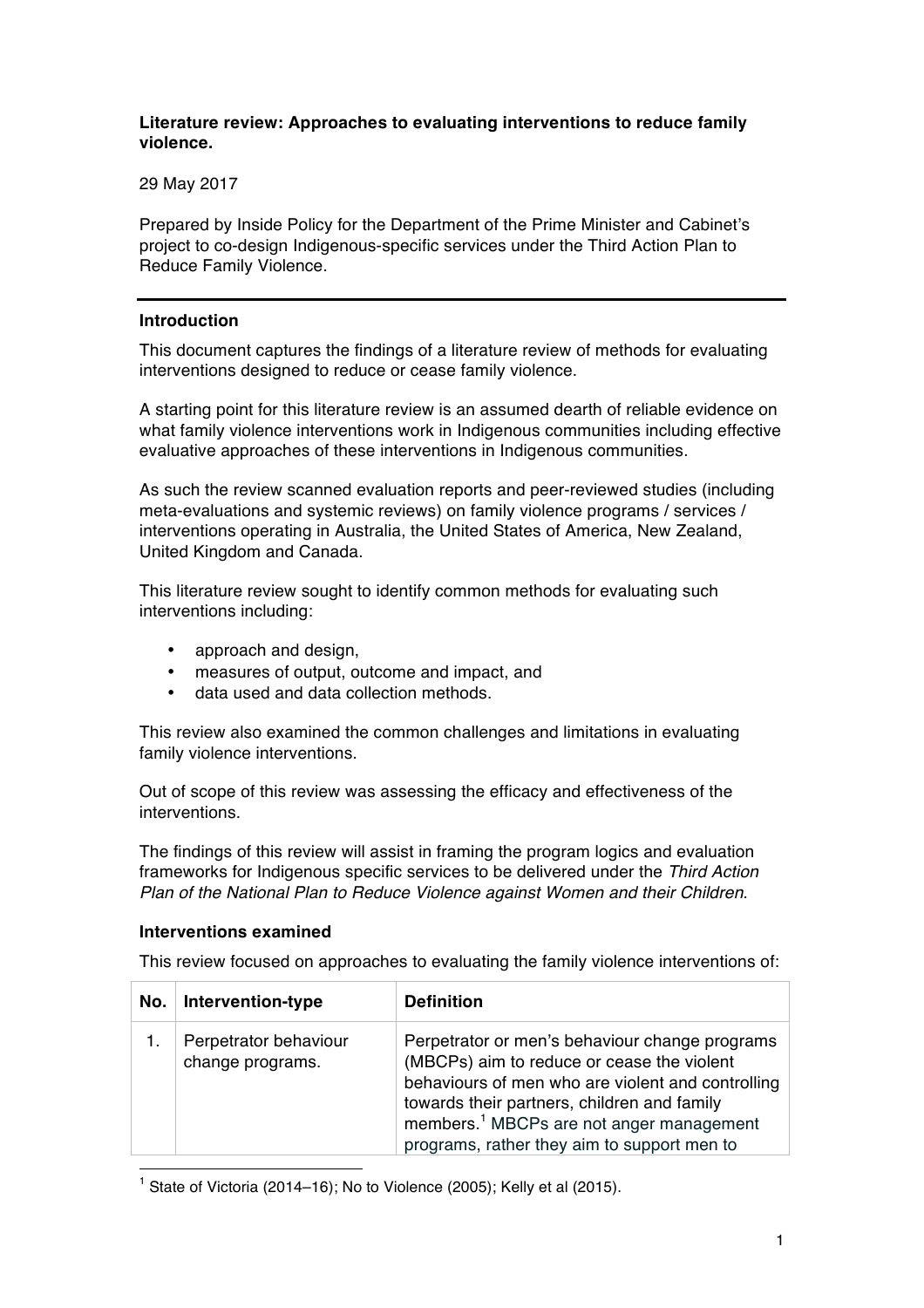|                |                                                               | change their thinking, feelings, attitudes and<br>behaviours. Participants of MBCPs also need to<br>learn new skills, and to practise and integrate<br>these in their lives while being supported to<br>consolidate and maintain change. <sup>2</sup>                                                                                                                   |
|----------------|---------------------------------------------------------------|-------------------------------------------------------------------------------------------------------------------------------------------------------------------------------------------------------------------------------------------------------------------------------------------------------------------------------------------------------------------------|
| 2.             | Victim support services.                                      | Victim support services aim to stop the<br>recurrence of violence by providing a mix of legal<br>and non-legal advice, accommodation, financial<br>support, emotional and psychological support,<br>skills development and social and emotional<br>wellbeing support. <sup>3</sup>                                                                                      |
| 3.             | Intensive family-focused<br>case management.                  | Intensive family focussed case management<br>(IFFCM), also known as intensive family support,<br>is a combined case management and case work<br>approach to intensively engage with families,<br>assess their needs and provide immediate and<br>continual support in the home, while planning for<br>ongoing support and referral to necessary<br>specialist services. |
| 4 <sub>1</sub> | Trauma-informed<br>therapeutic interventions<br>for children. | Trauma-informed (also known as 'trauma-<br>specific' or 'trauma-focused') interventions<br>directly address the impact of trauma on a child<br>or young person through the goals of decreasing<br>symptoms of complex trauma and facilitating<br>recovery. <sup>4</sup>                                                                                                 |

The above are the types of interventions that are to be co-designed and evaluated under Priority 2 of the Third Action Plan.

### **Findings**

This section details the findings of the literature review with respect to the commonly used evaluation approaches, evaluation measures and indicators, and data and collection methods. This section also discusses the common evaluation challenges.

A table summarising the evaluations examined by intervention type – upon which the information in this section relies – can be found at Appendix A.

### *Common evaluation approaches and design*

The review found that each intervention type has been subject of a range of evaluation designs including, experimental studies (i.e. randomised clinical trials), quasi-experimental studies, qualitative evaluations, and quantitative (including economic) studies.

Randomised clinical studies or randomised controlled trials (RCTs) are the 'gold standard' for assessing intervention effectiveness. RCTs randomly select who receives the intervention and who does not, then compares the outcomes for each

 $2$  No to Violence (2005), page 13.

 $3$  Bennett, L et al. (2004), p815 and Karahasan (2014), Loxton et al (2008), Breckenridge, J. et al (2016); and Howarth, E. et al (2015).

 $<sup>4</sup>$  Fallot & Harris, 2001.</sup>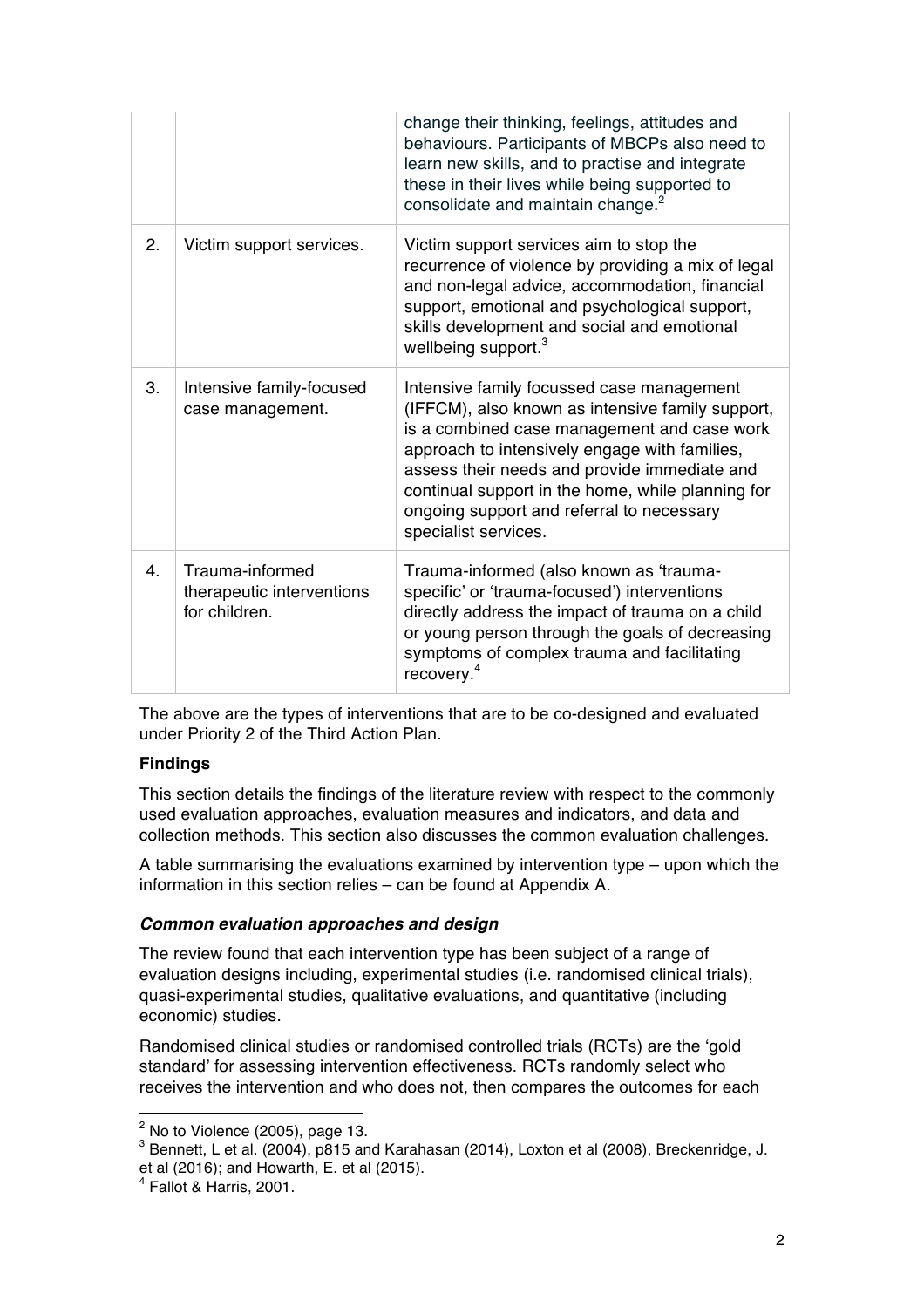group.5 The group that receives the intervention is known as the "treatment group". The group that does not receive the intervention is known as the "control group". The greatest advantage of RCTs is their ability to limit bias therefore more clearly establishing cause and effect relationships between intervention and outcome.

RCT study design is most commonly used in clinical contexts and is not common practice in evaluating social programs. In particular, the literature review did not reveal any RCT studies of mainstream or Indigenous family violence programs in Australia. The dearth of such research suggests there is a need for more programs to be evaluated by way of RCT.

The specific challenges of using the RCT design to evaluate family violence interventions are outlined in the challenges section below. To overcome these challenges, most studies aim to have a mixed method design which includes a quasiexperimental component. This is achieved by comparing the treatment group (i.e. the individuals and / or families receiving the intervention that is to be assessed) to a control group (i.e. individuals and / or families with a similar profile who are not receiving the intervention) without randomisation.<sup>6</sup>

Common across all evaluations that have assessed intervention effectiveness is an assessment of change overtime. For this approach to work, evaluations must have access to (or the ability to collect):

- reliable baseline data (i.e. data on relevant measures prior to participant commencement of the intervention), and
- data against the same measures collected at program commencement which is then collected during and after program / intervention completion.

The point in time at which the study / evaluation is conducted is also a critical factor for some interventions. For example, studies examining the effectiveness of perpetrator interventions show that behaviour change is best measured between 18 months to 30-months after program completion.<sup>7</sup>

The timeframe for measuring the effectiveness of victim support services, intensive family-focused case management and trauma-informed therapies for children ranges between 12 to 24-months following program completion.<sup>8</sup>

### *Common evaluation measures & indicators*

While all four interventions have the higher order objective of reducing or stopping family violence, evaluations of each intervention assess distinctly different measures and indicators to achieve that goal. Specifically, common measures and indicators for assessing the effectiveness of each intervention is summarised below:

| Intervention                                    | Common measures                                                                        | Common indicators                                                                                                       |
|-------------------------------------------------|----------------------------------------------------------------------------------------|-------------------------------------------------------------------------------------------------------------------------|
| Perpetrator<br>behaviour<br>change<br>programs: | Reduction in violent and<br>controlling behaviours<br>following program<br>completion. | Types and frequency of<br>$\bullet$<br>violent behaviours used<br>Types and frequency of<br>controlling behaviours used |

 <sup>5</sup> http://www.betterevaluation.org/en/plan/approach/rct, date accessed 9 June 2017. Kelly, L et al (2015), Miller, M et al (2013), Wiliamson, E et al (2014), Robertson, N et al (2016).

Gondolf, E (2000), Gondolf, E (2004), Kelly, L et al (2015), Miller, M et al (2013).

 $8$  Arney, F (2012), Bennett, L et al (2004), Breckenridge, J et al (2016), Crusto, C.A. et al (2008), Howarth, E et al (2015), Schaeffer, C et al (2013), Taft, A et al (2011).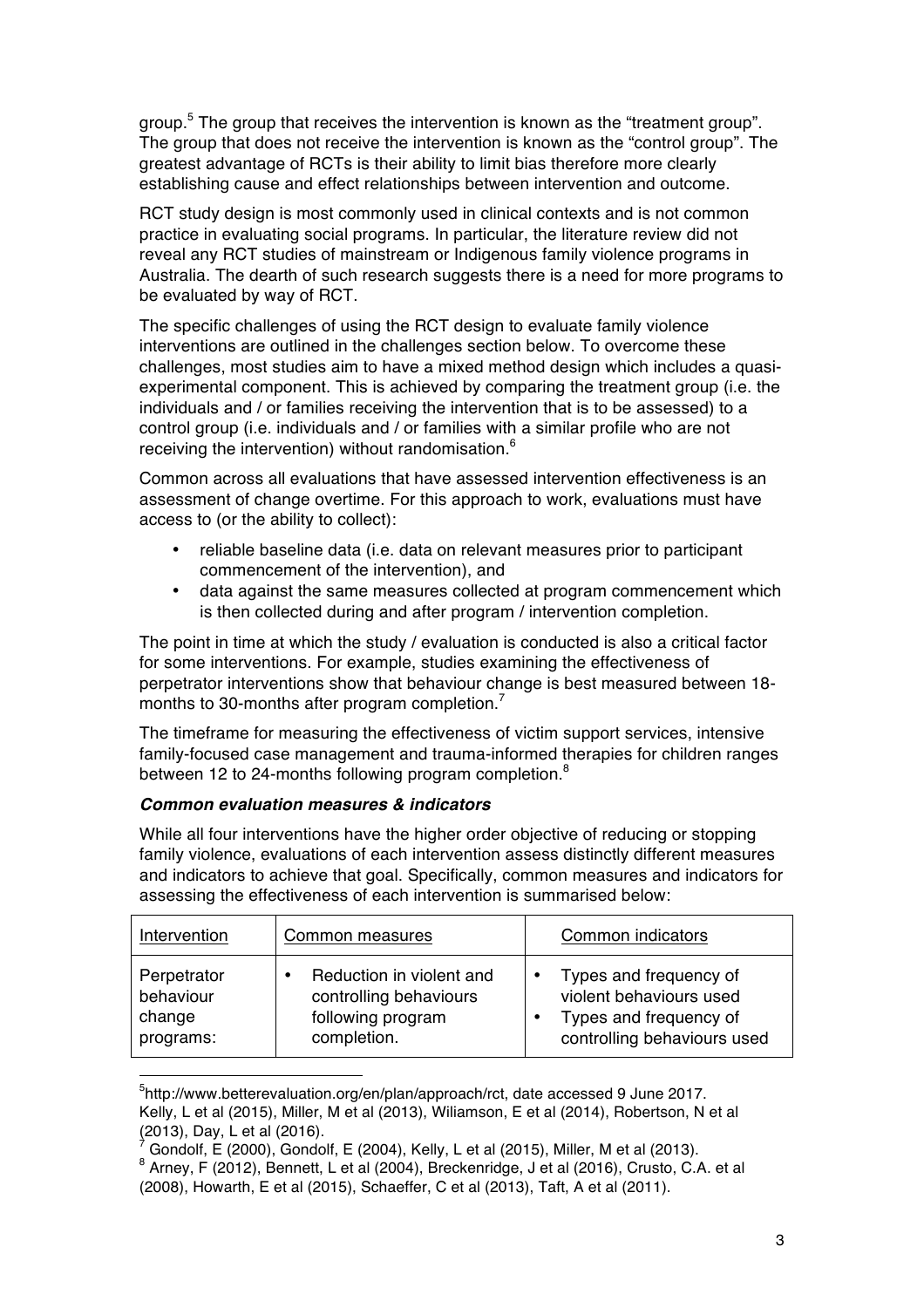| Intervention                                     | Common measures                                                                                                                                                                                                                                                                                                                                                                                                                                                                                                                                                                                                                                                                                                                                                                         | Common indicators                                                                                                                                                                                                                                                                                                                                                                                                                                                                                                                                                                                                |  |  |
|--------------------------------------------------|-----------------------------------------------------------------------------------------------------------------------------------------------------------------------------------------------------------------------------------------------------------------------------------------------------------------------------------------------------------------------------------------------------------------------------------------------------------------------------------------------------------------------------------------------------------------------------------------------------------------------------------------------------------------------------------------------------------------------------------------------------------------------------------------|------------------------------------------------------------------------------------------------------------------------------------------------------------------------------------------------------------------------------------------------------------------------------------------------------------------------------------------------------------------------------------------------------------------------------------------------------------------------------------------------------------------------------------------------------------------------------------------------------------------|--|--|
|                                                  | Understanding of and<br>$\bullet$<br>reduced impact of violence<br>on partners / ex-partners<br>Understanding of and<br>$\bullet$<br>reduced impact of violence<br>on children of perpetrators                                                                                                                                                                                                                                                                                                                                                                                                                                                                                                                                                                                          | Change in behaviour<br>$\bullet$<br>Recidivism rates<br>$\bullet$<br>Impact on partner<br>٠<br>Impact on children<br>$\bullet$<br><b>Communication styles</b><br>$\bullet$<br>Parental functioning<br>٠<br>Level of self-awareness<br>$\bullet$<br>Nature and context in which<br>violence occurs<br>Program dropout rates<br>$\bullet$                                                                                                                                                                                                                                                                          |  |  |
| Victim support<br>services:                      | Howley and Voth (2014), and<br>Sullivan (2011) identify four<br>core measures of victim<br>support:<br>Increased safety both<br>1.<br>perceived and real in<br>psychological and physical<br>terms.<br>Ability to heal and<br>2.<br>restoration of emotional<br>wellbeing.<br>Increased sense of justice<br>3.<br>in legal, economic and<br>social senses.<br>Restitution and autonomy.<br>4.<br>Many domestic violence victim<br>services are designed to<br>'improve victims' emotional<br>status <sup>3</sup> in addition to 'reducing<br>or ceasing the violence they<br>experience <sup>'10</sup> . However the<br>literature disputes whether<br>goals such as women ending<br>relationships that are violent or<br>leaving the violent partner are<br>appropriate. <sup>11</sup> | Types and frequency of<br>$\bullet$<br>abuse experienced.<br>Triggers for help-seeking.<br>۰<br>Levels of self-confidence.<br>٠<br>Types and frequency of<br>$\bullet$<br>symptoms of abuse<br>experienced (e.g. levels of<br>depression, parenting stress,<br>social support)<br>Types of choices made.<br>$\bullet$<br>Perceptions regarding<br>$\bullet$<br>security.<br>Level of understanding of<br>$\bullet$<br>abusive behaviours.<br>Methods for resolving conflict<br>$\bullet$<br>with partner.<br>$\bullet$<br>Type and frequency of<br>conflict with partner.<br>Level of risk present.<br>$\bullet$ |  |  |
| Intensive family-<br>focused case<br>management: | Depending on the policy<br>context in which IFFCM<br>operates, it aims to:<br>negate or minimise<br>further involvement by<br>statutory services such<br>as Child Protection and                                                                                                                                                                                                                                                                                                                                                                                                                                                                                                                                                                                                        | Number of days a child(ren)<br>$\bullet$<br>is in out of home care.<br>Number of child protection<br>٠<br>reports.<br>Families' experiences of the<br>$\bullet$<br>support provided.<br>Nature of referral pathways.<br>$\bullet$                                                                                                                                                                                                                                                                                                                                                                                |  |  |

 <sup>9</sup> Ibid.

<sup>&</sup>lt;sup>10</sup> Bennett, L. et al (2004), p 815.

 $11$  Ibid.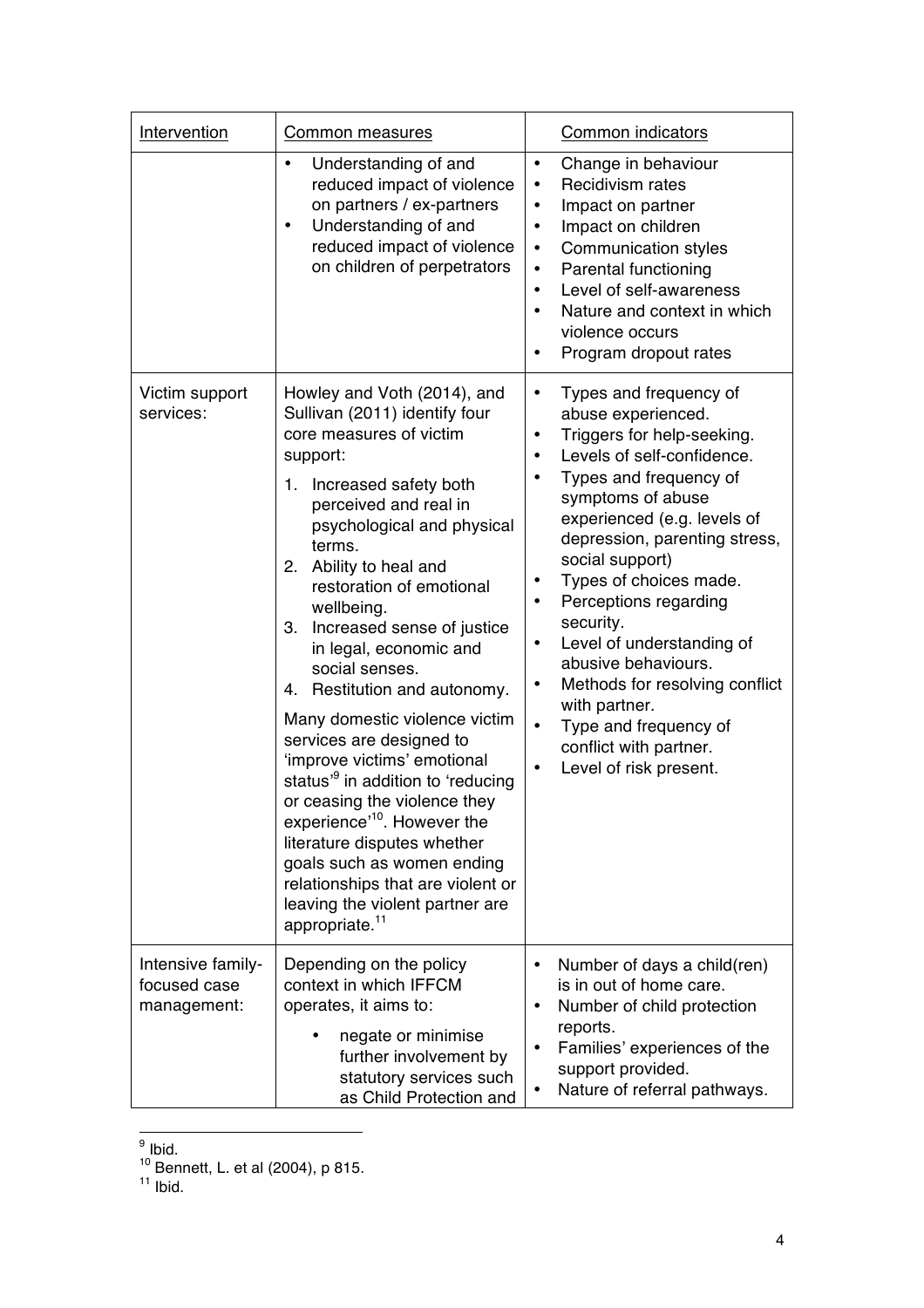| Intervention                                                         | Common measures                                                                                                                                                                                                                                                                                                                                                                                           | Common indicators                                                                                                                                                                                                                                                                                                                                           |  |  |
|----------------------------------------------------------------------|-----------------------------------------------------------------------------------------------------------------------------------------------------------------------------------------------------------------------------------------------------------------------------------------------------------------------------------------------------------------------------------------------------------|-------------------------------------------------------------------------------------------------------------------------------------------------------------------------------------------------------------------------------------------------------------------------------------------------------------------------------------------------------------|--|--|
|                                                                      | Juvenile Justice in a<br>family's life, <sup>12</sup><br>reduce family<br>٠<br>breakdown, <sup>13</sup><br>strengthen<br>٠<br>relationships, <sup>14</sup><br>build communication<br>$\bullet$<br>skills between family<br>members, <sup>15</sup><br>build capacity to help<br>$\bullet$<br>manage complex<br>issues, $16$ and<br>link families into<br>appropriate specialist<br>supports. <sup>17</sup> | Types of services provided.<br>۰<br>Level and nature of family<br>$\bullet$<br>functioning.<br>Levels of confidence.<br>$\bullet$<br>Type and frequency of help-<br>$\bullet$<br>seeking behaviour.<br>Level of social support.<br>$\bullet$<br>Recidivism rates.<br>$\bullet$                                                                              |  |  |
| Trauma-<br>informed<br>therapeutic<br>interventions for<br>children: | Various studies have<br>assessed outcome measures<br>including:<br>Improvement in post-<br>traumatic stress<br>disorder symptoms. <sup>18</sup><br>Increased capacity to<br>$\bullet$<br>regulate. <sup>19</sup><br>Reduction of<br>$\bullet$<br>behavioural and / or<br>emotional symptoms. <sup>20</sup><br>Improvements in<br>children's adaptive                                                      | Parenting skills.<br>$\bullet$<br>Children's personal safety<br>٠<br>skills.<br>Children's abuse related fear.<br>$\bullet$<br>Parent's abuse specific<br>$\bullet$<br>distress.<br>Levels of general anxiety.<br>٠<br>Levels of stability, security<br>$\bullet$<br>and connectedness.<br>Child safety.<br>٠<br>Level of specific goal<br>٠<br>attainment. |  |  |

<sup>&</sup>lt;sup>12</sup> Berry Street, independent child welfare and family services provider in Victoria, from website at https://www.berrystreet.org.au/case-management accessed 27 March 2017; Queensland Government Department of Communities, Child Safety and Disability Services https://www.communities.qld.gov.au/childsafety/child-safety-practice-manual/chapters/10 general/10-14-referrals-to-family-and-child-connect-or-intensive-family-support-services/keysteps/2-roles-and-functions-of-intensive-family-support-services, date accessed 13 April 2017; New South Wales Government Family and Community Services, http://www.theirfuturesmatter.nsw.gov.au/family-preservation-and-restoration-programs, date accessed 13 April 2017; and Victorian Government Department of Human Services http://www.dhs.vic.gov.au/about-the-department/plans,-programs-andprojects/programs/children,-youth-and-family-services/family-services-program, date accessed 13 April 2017; and Day et al (2016).

 $19$  Stokes, H. & Turnbull, M. (2016).

 

<sup>13</sup>Taldumande Youth Services website at https://www.taldumande.org.au/how-wehelp/intensive-family-support-program/ accessed 30 March 2017.

 $14$ Ibid.  $15$ Ibid.

<sup>&</sup>lt;sup>16</sup> MacKillop Family Services website at https://www.mackillop.org.au/case-management accessed 30 March 2017.

 $17$  Day et al (2016).

<sup>18</sup> https://www.childwelfare.gov/pubPDFs/trauma.pdf#page=2&view=Features of TF-CBT.

 $20$  Ibid.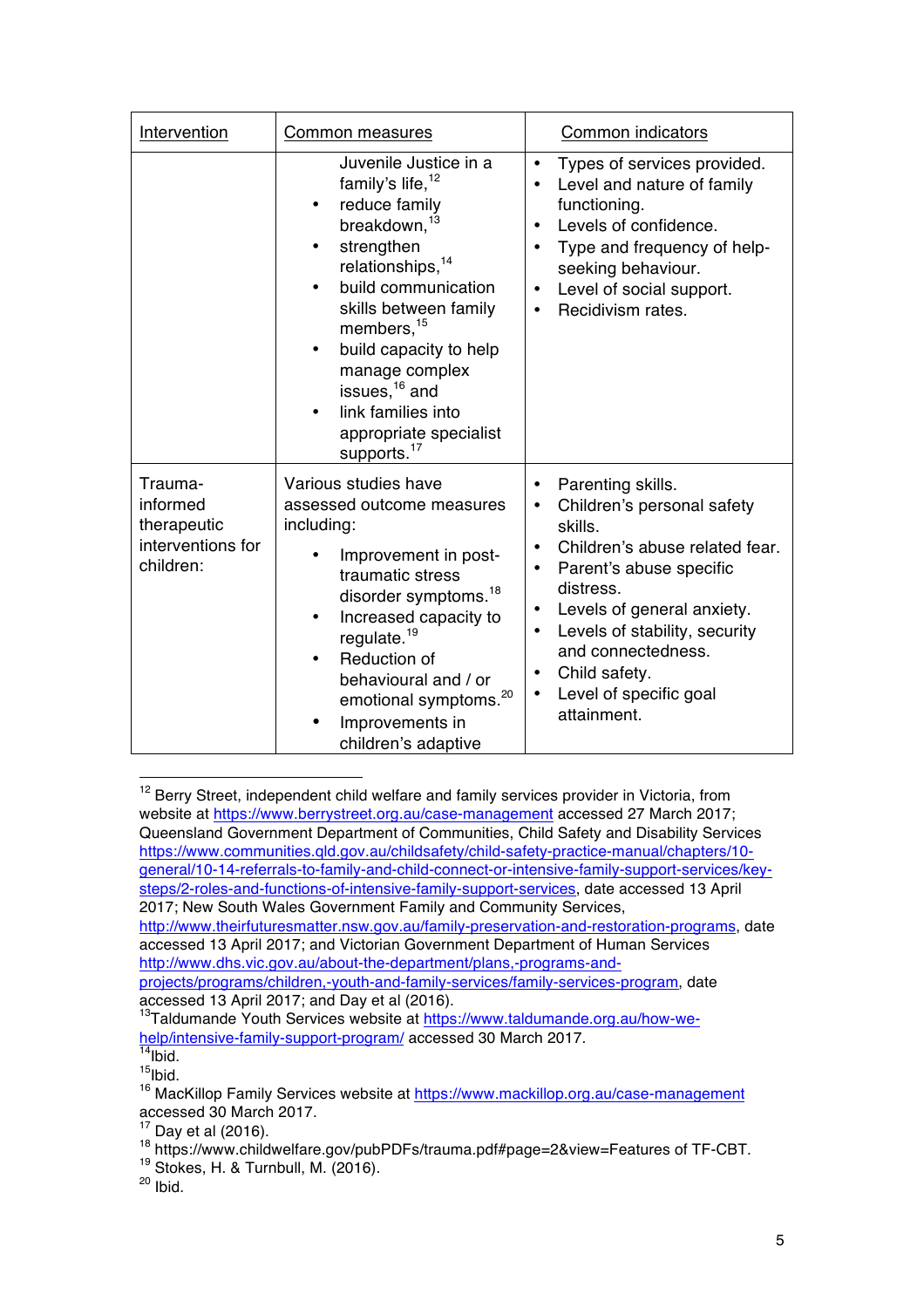| Intervention | Common measures                                                                                  | Common indicators |
|--------------|--------------------------------------------------------------------------------------------------|-------------------|
|              | states as represented<br>by improvements in<br>behaviour,<br>relationships and<br>learning. $21$ |                   |

# *Commonly used data and collection methods*

The review identified a range of similar data and collection methods (or sources) when evaluating the effectiveness of each intervention type. Common data and collection methods include:

- Service user / client self-assessments: this often involved service users completing a clinical assessment tool or inventory in order to collect quantifiable data on the level of change in symptoms, behaviours, abuse or perceptions.
- In-depth qualitative interviews with service users and practitioners: these are often used to better understand the service user and / or practitioner experience of the support or the change overtime.
- Review of existing data sets: these data sets include police crimes and arrest data, child protection data, and school attendance data.
- Review of client files and activity records: this is used to better understand the supports provided to the client, profile client as well as to build study samples.

The robust assessment of particular interventions requires specific data. For example:

- Reliable data on a perpetrator's behaviour change is best sought from partners and children of the perpetrator.
- Reliable data on a child's psychological improvement is best obtained through the completion of various clinical assessment tools and inventories.
- Reliable data on a reduction of child protection intervention is best obtained from client files and child protection data sets.
- Reliable data on recidivism is best obtained from police and court records.

### *Common challenges in studying / evaluating family violence interventions*

The literature highlights the following common challenges in evaluating the effectiveness across all family violence interventions:

- Small sample sizes due to high program attrition rates and losing track of study participants in longitudinal studies.<sup>22</sup>
- Sample bias in favour of intervention participants who are most likely to change / improve. This is particularly relevant for studies that are not longitudinal and those that rely on practitioners / service providers to select the study participants.<sup>23</sup>
- Difficulty finding an appropriate comparison group (for experimental and quasi-experimental studies).
- Lack of baseline data against which to compare during and post program / intervention participation data.

 $21$  Arney, F. and Brooke, S. (2012).

 $22$  Brown et al (2017), Stirling (2016), Gondolf (2000) and Gondolf (2004).

 $23$  Williamson (2014) and Stirling (2016).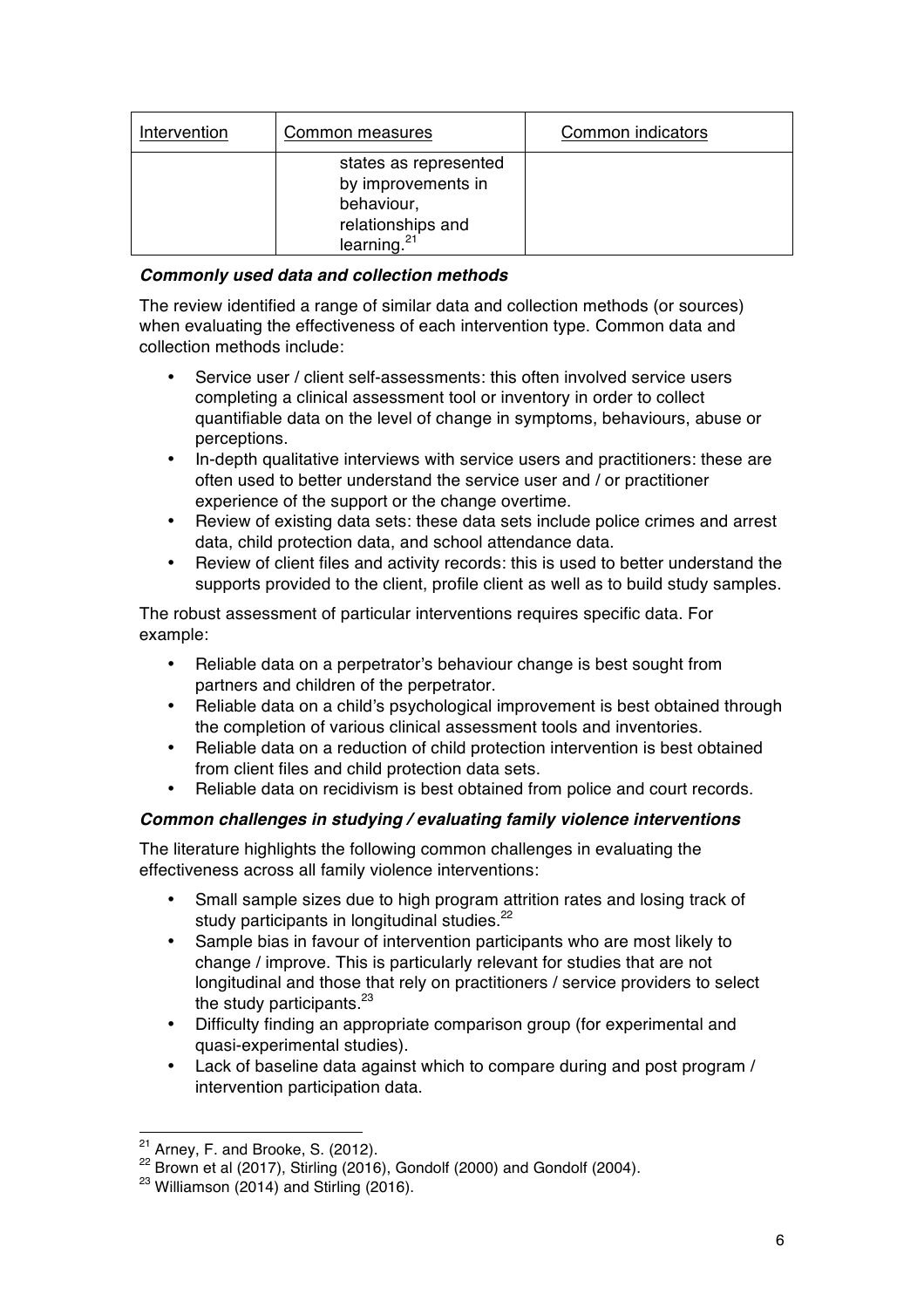- Proximity of assessment to intervention completion.<sup>24</sup>
- Inability to match police or child protection data to study participants.<sup>25</sup>

There are specific challenges for evaluating perpetrator interventions. These include:

- Recruiting partners through men participating in perpetrator interventions. Researchers in Project Mirabal overcame this by directly recruiting partners.
- Low survey response rate from men. Researchers addressed this in Project Mirabal and the study conducted by Brown et al (2017) by making follow-up calls to men to remind them to complete the survey.
- Incomplete surveys. Researchers addressed this in Project Mirabal and the study conducted by Brown et al (2017) by conducting follow up interviews with men to complete the survey.
- Unreliability of ex-partners assessment of behaviour change. Various studies aim to survey current partners to collect data on men's behaviour change as their experience is most current. Ex-partners experience can often be out-of-date.

## **Implications for evaluating co-designed services under the Third Action Plan**

The findings of the literature review suggest that specific measures, indicators, data and collection methods are required for each intervention type. These are summarised as follows:

 $24$  Gondolf (2004).

 $25$  Day et al (2016).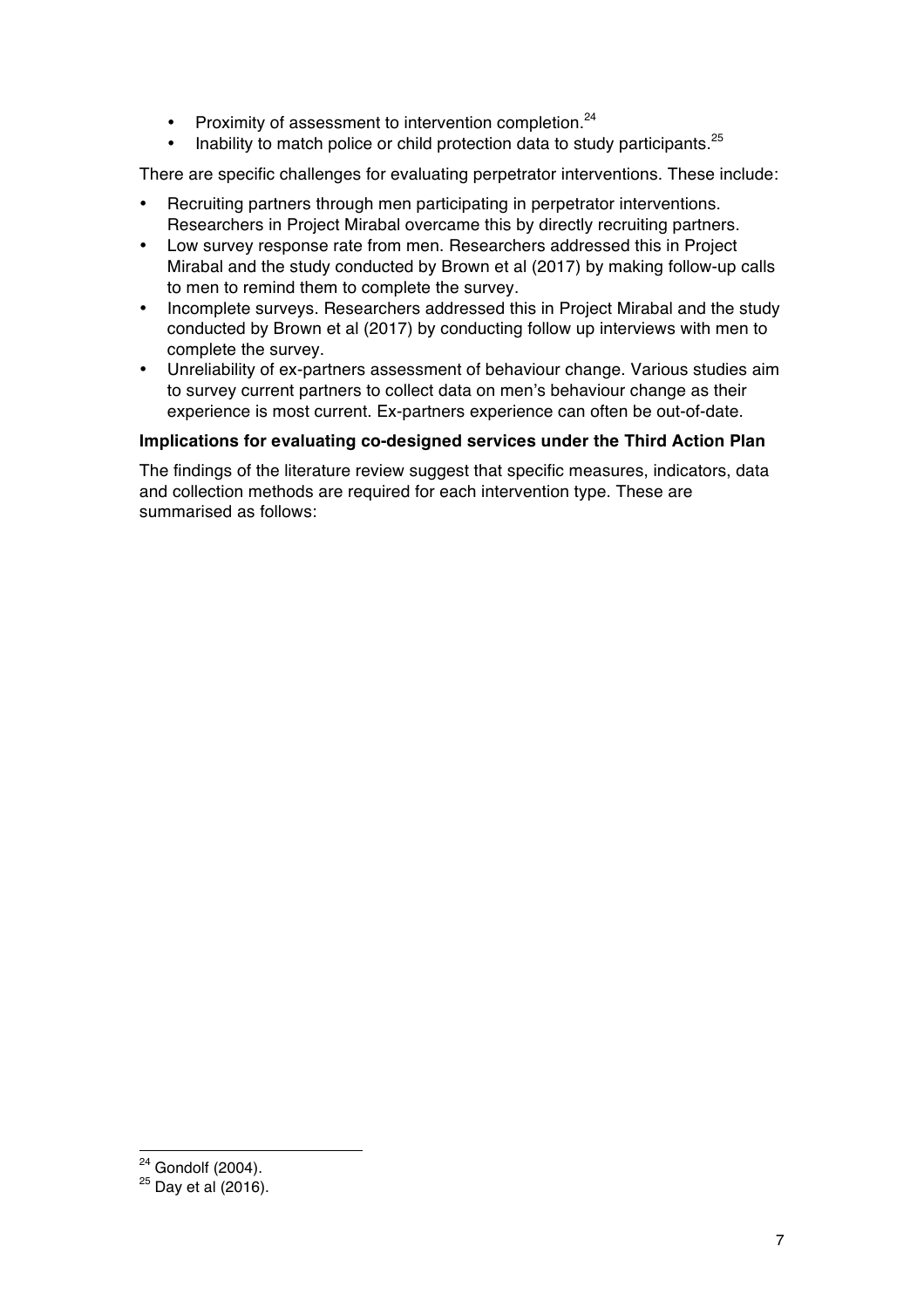| <b>Measures</b>                                                                                                                                                                                                                      | Indicators                                                                                                                                                                                                                                                                                                                                                                 | Data                                                                                                                                                                                                                                                                                                                                                | <b>Collection methods</b>                                                                                                           |  |  |
|--------------------------------------------------------------------------------------------------------------------------------------------------------------------------------------------------------------------------------------|----------------------------------------------------------------------------------------------------------------------------------------------------------------------------------------------------------------------------------------------------------------------------------------------------------------------------------------------------------------------------|-----------------------------------------------------------------------------------------------------------------------------------------------------------------------------------------------------------------------------------------------------------------------------------------------------------------------------------------------------|-------------------------------------------------------------------------------------------------------------------------------------|--|--|
| Reduction in violent and<br>controlling behaviours<br>following program completion.<br>Understanding of and reduced<br>impact on partners / ex-<br>partners<br>Understanding of and reduced<br>impact on children of<br>perpetrators | Types and frequency of<br>violent behaviours used<br>Types and frequency of<br>controlling behaviours used<br>Change in behaviour<br>Recidivism rates<br>Impact on partner<br>Impact on children<br>Communication styles<br><b>Parental functioning</b><br>Level of self-awareness<br>$\bullet$<br>Nature and context in which<br>violence occurs<br>Program dropout rates | Baseline for comparison<br>$\bullet$<br>against during and post<br>program data.<br>Program participant data<br>$\bullet$<br>including demographic<br>information.<br>Assessment of violent and<br>$\bullet$<br>controlling behaviours -<br>perpetrator, practitioner and<br>partner.<br>Police data on perpetrator<br>$\bullet$<br>arrest records. | Survey of perpetrator.<br>Survey of partner.<br>Survey of practitioner.<br>Desktop arrest record review.<br>Review of client files. |  |  |
| <b>Victim support services:</b>                                                                                                                                                                                                      |                                                                                                                                                                                                                                                                                                                                                                            |                                                                                                                                                                                                                                                                                                                                                     |                                                                                                                                     |  |  |
| <b>Measures</b>                                                                                                                                                                                                                      | Indicators                                                                                                                                                                                                                                                                                                                                                                 | Data                                                                                                                                                                                                                                                                                                                                                | <b>Collection methods</b>                                                                                                           |  |  |
| Increased safety both<br>perceived and real in<br>psychological and physical<br>terms.                                                                                                                                               | Types and frequency of abuse<br>experienced.<br>Triggers for help-seeking.<br>Levels of self-confidence.<br>$\bullet$                                                                                                                                                                                                                                                      | Baseline for comparison<br>$\bullet$<br>against during and post<br>program data.<br>Program participant data<br>$\bullet$                                                                                                                                                                                                                           | Survey of victim.<br>$\bullet$<br>Survey of practitioner / service<br>provider.<br>Desktop clinical medical                         |  |  |

• Ability to heal and restoration • Types and frequency of • Program participant data including demographic demographic.<br>.

records.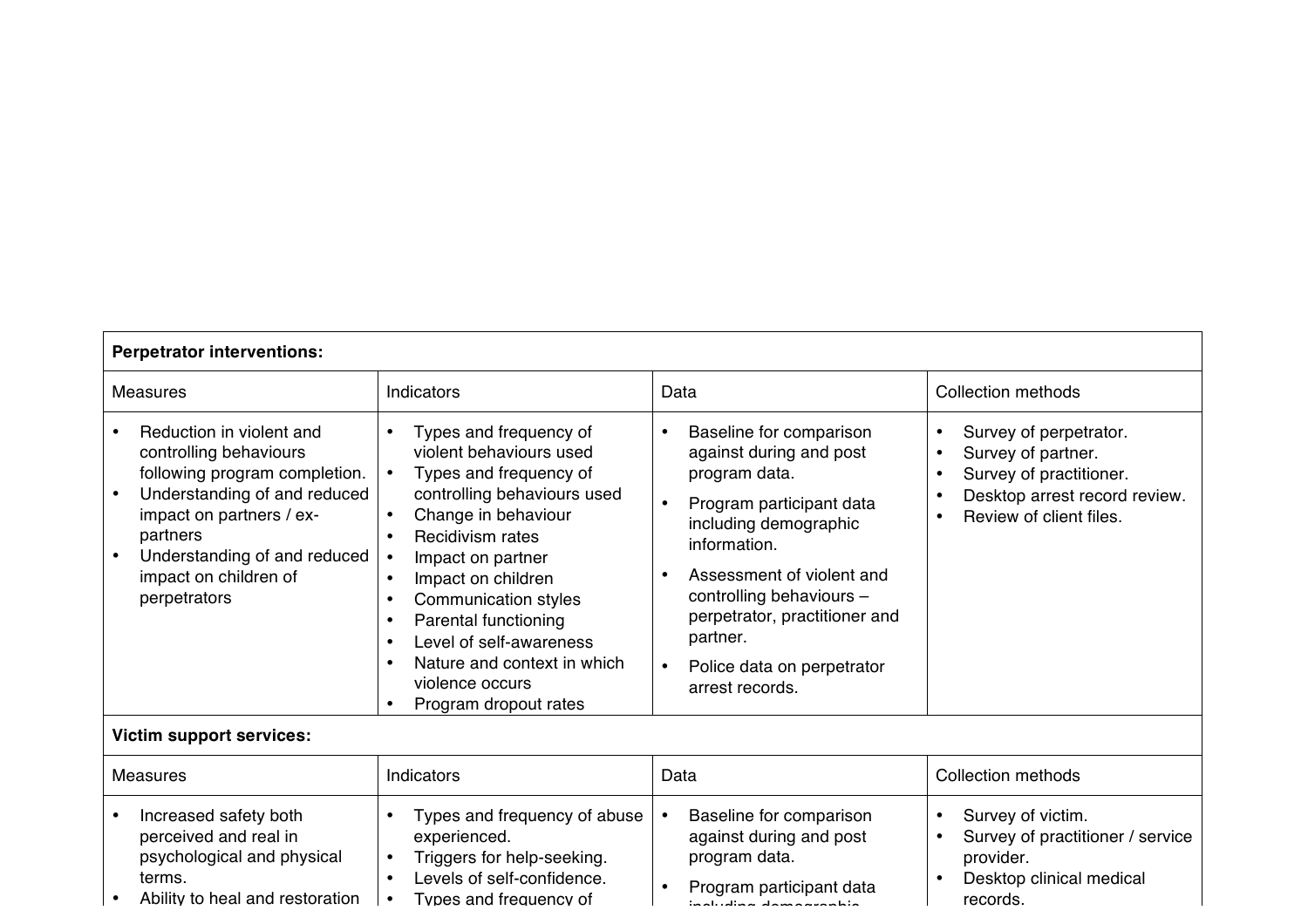| senses.<br>Restitution and autonomy.                                                                                                                                                                                                                           | social support)<br>Types of choices made.<br>Perceptions regarding<br>$\bullet$<br>security.<br>Level of understanding of<br>$\bullet$<br>abusive behaviours.<br>Methods for resolving conflict<br>$\bullet$<br>with partner.<br>Type and frequency of conflict<br>with partner.<br>Level of risk present.                                                                                             | symptoms of abuse.<br>Clinical medical records.<br>$\bullet$                                                                                                                                                                                                                                                                                                                                                 |                                                                                                                                                                                                                                                                                     |
|----------------------------------------------------------------------------------------------------------------------------------------------------------------------------------------------------------------------------------------------------------------|--------------------------------------------------------------------------------------------------------------------------------------------------------------------------------------------------------------------------------------------------------------------------------------------------------------------------------------------------------------------------------------------------------|--------------------------------------------------------------------------------------------------------------------------------------------------------------------------------------------------------------------------------------------------------------------------------------------------------------------------------------------------------------------------------------------------------------|-------------------------------------------------------------------------------------------------------------------------------------------------------------------------------------------------------------------------------------------------------------------------------------|
| Intensive family-focused case management:                                                                                                                                                                                                                      |                                                                                                                                                                                                                                                                                                                                                                                                        |                                                                                                                                                                                                                                                                                                                                                                                                              |                                                                                                                                                                                                                                                                                     |
| <b>Measures</b>                                                                                                                                                                                                                                                | Indicators                                                                                                                                                                                                                                                                                                                                                                                             | Data                                                                                                                                                                                                                                                                                                                                                                                                         | <b>Collection methods</b>                                                                                                                                                                                                                                                           |
| Negate or minimise further<br>involvement by statutory<br>services such as Child<br>Protection and Juvenile<br>Justice in a family's life.<br><b>Build communication skills</b><br>between family members.<br>Build capacity to help manage<br>complex issues. | Number of days a child(ren) is<br>in out of home care.<br>Number of child protection<br>reports.<br>Families' experiences of the<br>support provided.<br>Nature of referral pathways.<br>Types of services provided.<br>Level and nature of family<br>$\bullet$<br>functioning.<br>Levels of confidence.<br>Type and frequency of help-<br>seeking behaviour.<br>Level of social support.<br>$\bullet$ | $\bullet$<br>Baseline for comparison<br>against during and post<br>program data.<br>Program participant data<br>$\bullet$<br>including demographic<br>information.<br>Assessment of abuse and<br>$\bullet$<br>symptoms of abuse.<br>Assessment of family<br>$\bullet$<br>functioning.<br>Clinical medical records.<br>$\bullet$<br>Child protection records on<br>$\bullet$<br>notifications, days in out of | Survey of individual family<br>members.<br>Survey of practitioner / service<br>provider.<br>Desktop clinical medical<br>records.<br>Review of client files.<br>Review of child protection<br>data.<br>In-depth interviews with family<br>members and practitioners /<br>clinicians. |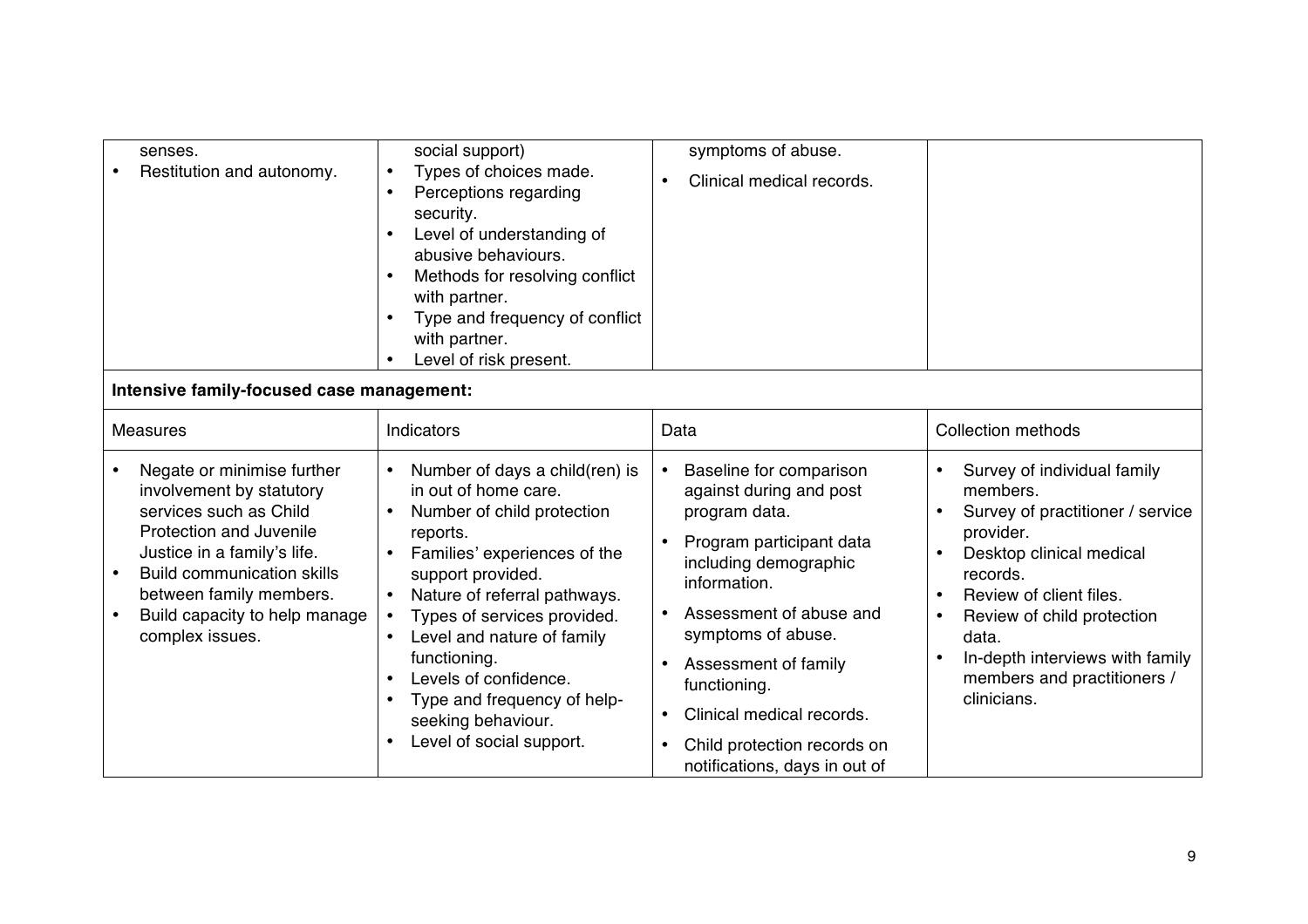|                                                                                                                                                                                                                                                                                           |                                                                                                                                                                                                                                                                                                       | home care and type of court<br>orders.                                                                                                                                                                                                                                                                                                        |                                                                                                                                                                                                                                                                                  |
|-------------------------------------------------------------------------------------------------------------------------------------------------------------------------------------------------------------------------------------------------------------------------------------------|-------------------------------------------------------------------------------------------------------------------------------------------------------------------------------------------------------------------------------------------------------------------------------------------------------|-----------------------------------------------------------------------------------------------------------------------------------------------------------------------------------------------------------------------------------------------------------------------------------------------------------------------------------------------|----------------------------------------------------------------------------------------------------------------------------------------------------------------------------------------------------------------------------------------------------------------------------------|
| Trauma-informed therapies for children:                                                                                                                                                                                                                                                   |                                                                                                                                                                                                                                                                                                       |                                                                                                                                                                                                                                                                                                                                               |                                                                                                                                                                                                                                                                                  |
| <b>Measures</b>                                                                                                                                                                                                                                                                           | <b>Indicators</b>                                                                                                                                                                                                                                                                                     | Data                                                                                                                                                                                                                                                                                                                                          | <b>Collection methods</b>                                                                                                                                                                                                                                                        |
| Improvement in post-traumatic<br>stress disorder symptoms.<br>Increased capacity to regulate.<br>Reduction of behavioural and /<br>or emotional symptoms.<br>Improvements in children's<br>adaptive states as represented<br>by improvements in behaviour,<br>relationships and learning. | Children's personal safety<br>skills.<br>Children's abuse related fear.<br>Parent's abuse specific<br>distress.<br>Levels of general anxiety.<br>$\bullet$<br>Levels of stability, security and<br>connectedness.<br>Child safety.<br>$\bullet$<br>Level of specific goal<br>$\bullet$<br>attainment. | Baseline for comparison<br>against during and post<br>program data.<br>Program participant data<br>including demographic<br>information.<br>Assessment of abuse and<br>$\bullet$<br>symptoms of abuse.<br>Clinical medical records.<br>Child protection records on<br>notifications, days in out of<br>home care and type of court<br>orders. | Survey of child (if<br>$\bullet$<br>developmentally able).<br>Survey of practitioner / service<br>provider.<br>Desktop clinical medical<br>records.<br>Review of client files.<br>Review of child protection<br>data.<br>In-depth interviews with<br>practitioners / clinicians. |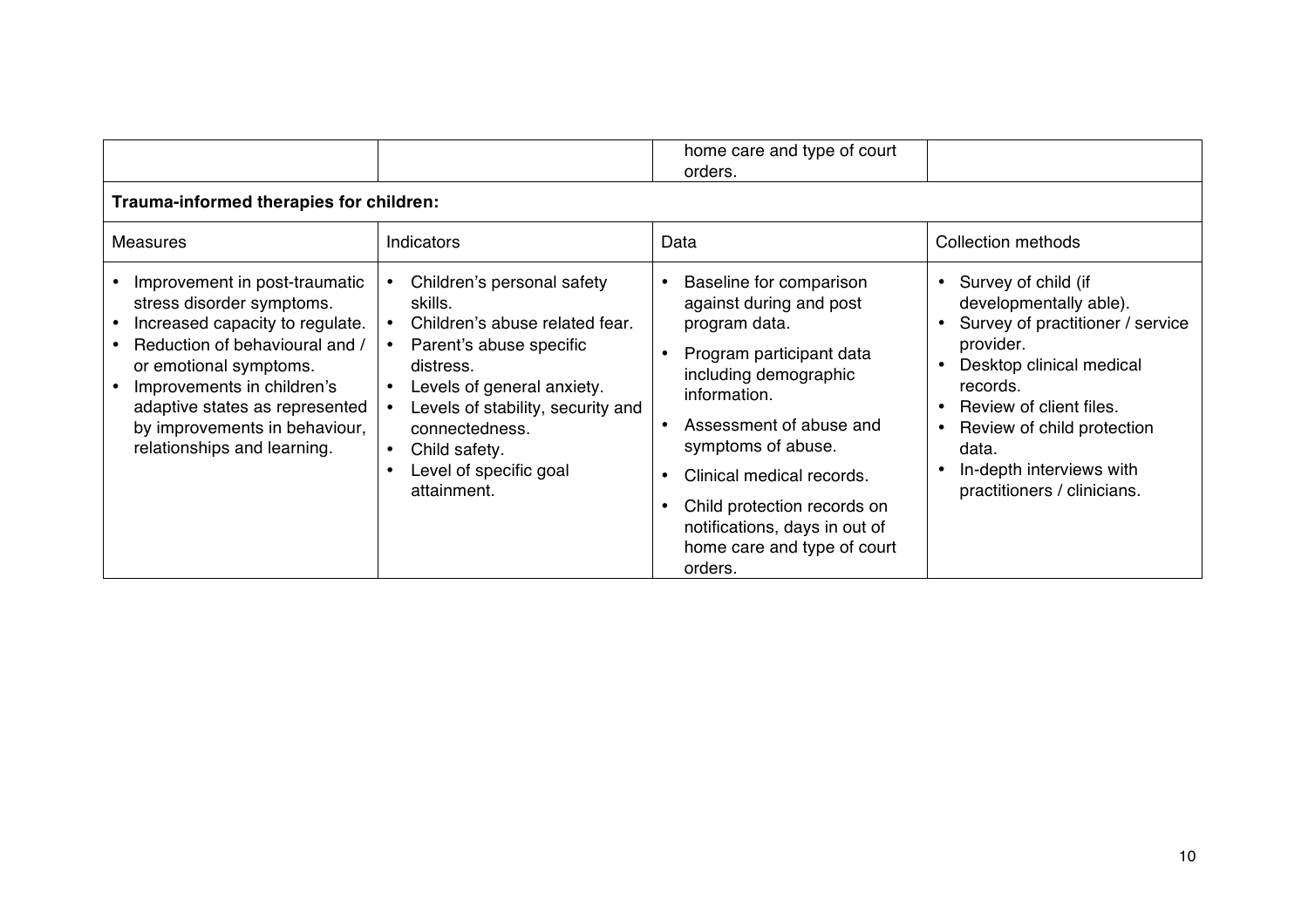# **Appendix A: Comparison of evaluation approaches by intervention type**

# **1. Perpetrator interventions**

| <b>Evaluation name</b>                                                                         | <b>Description</b>                                                                                                                                                                                                                                                                                 | <b>Evaluation type</b> | <b>Outcome measures &amp;</b><br><b>indicators</b>                                                                                                                                                                                                                                                                                                    | <b>Methods &amp; sources</b>                                                                                                                                                                                                                                                                                                                                                |
|------------------------------------------------------------------------------------------------|----------------------------------------------------------------------------------------------------------------------------------------------------------------------------------------------------------------------------------------------------------------------------------------------------|------------------------|-------------------------------------------------------------------------------------------------------------------------------------------------------------------------------------------------------------------------------------------------------------------------------------------------------------------------------------------------------|-----------------------------------------------------------------------------------------------------------------------------------------------------------------------------------------------------------------------------------------------------------------------------------------------------------------------------------------------------------------------------|
| A Study of the Impact on<br>Men & their Partners of<br>Attending MBCPs (Australia,<br>$2017$ ) | 14 sites across seven<br>$\bullet$<br>providers<br>Three year longitudinal<br>$\bullet$<br>panel study<br>Men & their partners<br>Mix of MBCP models (i.e.<br>Duluth, CBT, Jenkins)<br>Compared mandated and<br>voluntary participants<br>Providers assisted with<br>recruitment                   | Outcome.               | Principal evaluation question:<br>What is the effect on men and<br>their partners of MBCP<br>interventions over a three year<br>period from the conclusion of their<br>participation in the program?<br>Indicators:<br>Items of violent behaviour.<br>Change in behaviours.<br>Impact on partner.<br>Impact on children.                              | Hard copy surveys of men<br>$\bullet$<br>Phone interviews with men<br>$\bullet$<br>Hard copy surveys with<br>$\bullet$<br>partners<br>The above were administered at:<br>$\bullet$<br>program commencement<br>completion<br>$\bullet$<br>12 months after completion,<br>and<br>24 months after completion.<br>$\bullet$                                                     |
| Project Mirabal (UK, 2015)                                                                     | 11 sites<br>$\bullet$<br>15-month timeframe<br>Men and their partners<br><b>MBCPs use Duluth model</b><br>Comparison with women<br>receiving support in<br>communities with no MBCP<br>in operation.<br>Providers assisted with<br>recruitment and provision of<br>participant demographic<br>data | Outcome.               | Six measures of success were<br>assessed:<br>Respectful communication: an<br>improved relationship<br>underpinned by respect and<br>effective communication.<br>Expanded space for action:<br>women have their sense of<br>freedom restored.<br>Safety and freedom from<br>violence abuse for women<br>and children.<br>Shared parenting that is safe | Surveys of partners<br>$\bullet$<br>administered five times over a<br>15-month period including<br>three months before program<br>commencement, during the<br>program and after program<br>completion.<br>Qualitative interviews with<br>$\bullet$<br>men and women conducted<br>within six weeks of program<br>commencement and within six<br>weeks of program completion. |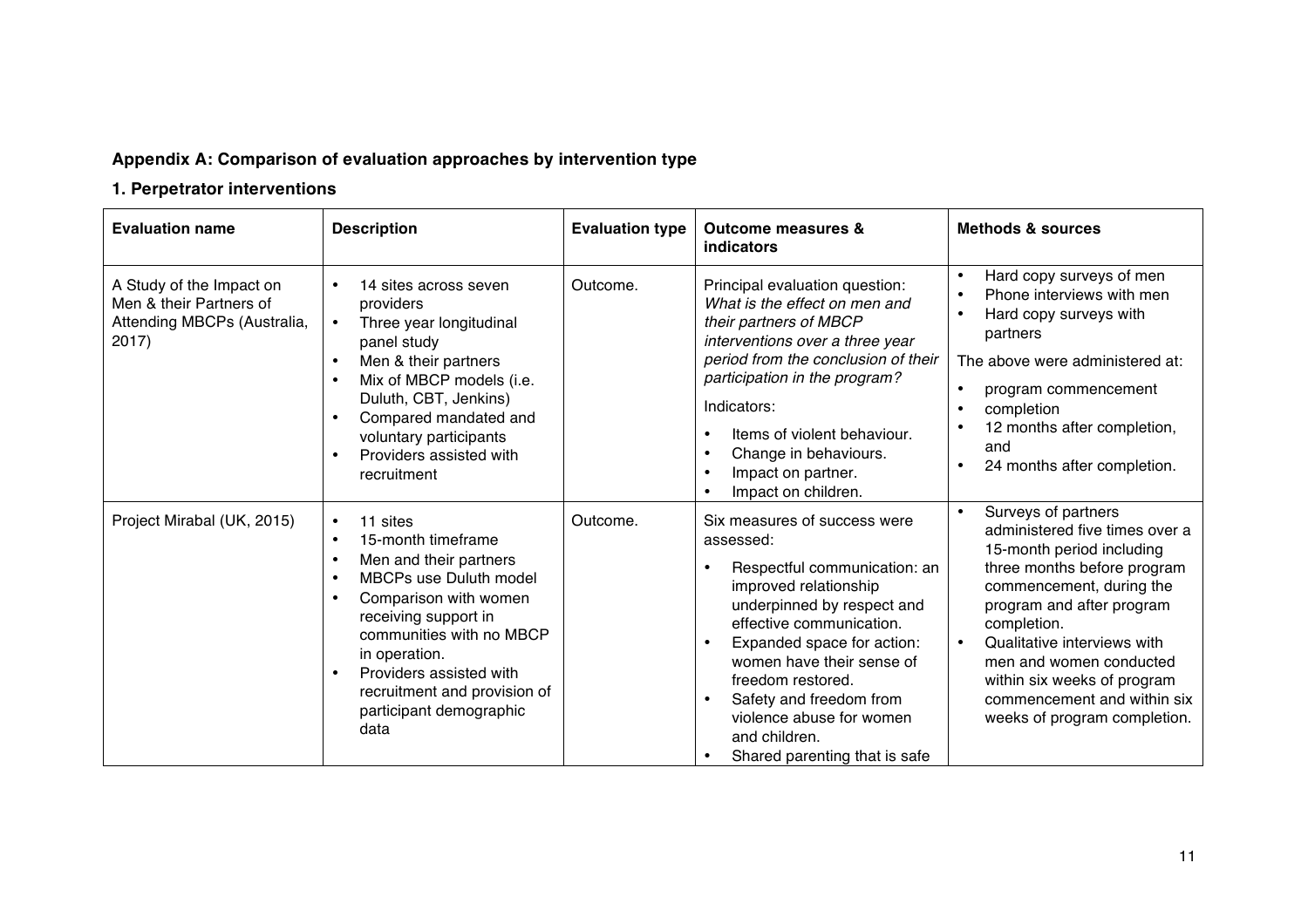| <b>Evaluation name</b>                                                                        | <b>Description</b>                                                                                                                                                                           | <b>Evaluation type</b> | <b>Outcome measures &amp;</b><br><b>indicators</b>                                                                                                                                                                                                                                                                                                                                       | <b>Methods &amp; sources</b>                                                                                                                                                                                                                                                                                                                                                                            |
|-----------------------------------------------------------------------------------------------|----------------------------------------------------------------------------------------------------------------------------------------------------------------------------------------------|------------------------|------------------------------------------------------------------------------------------------------------------------------------------------------------------------------------------------------------------------------------------------------------------------------------------------------------------------------------------------------------------------------------------|---------------------------------------------------------------------------------------------------------------------------------------------------------------------------------------------------------------------------------------------------------------------------------------------------------------------------------------------------------------------------------------------------------|
|                                                                                               |                                                                                                                                                                                              |                        | and positive.<br>Awareness of self and others,<br>including an understanding of<br>the impact that domestic<br>violence has had on their<br>partner and children.<br>Safer, healthier childhoods:<br>children feel heard and cared<br>about (as assessed by their<br>mother).                                                                                                            | Program impact assessed                                                                                                                                                                                                                                                                                                                                                                                 |
| An evaluation of<br>interventions with domestic<br>violence perpetrators<br>(Australia, 2009) | Comparison of MBCP and<br><b>Couple Counselling</b><br>Assess change in behaviour<br>$\bullet$<br>following program<br>completion<br>Multi-site (n=4)<br>25 men, 10 partners<br>Duluth model | Impact                 | What changes had occurred in the<br>perpetrators' behaviour and their<br>lives more generally<br>Indicators examined:<br>Type and frequency of<br>violence<br>Injuries and impact<br>Type and frequency of<br>controlling behaviours<br>Perceived impact of the<br>program<br>Nature of violence i.e.<br>against partner, children,<br>in the workplace, against<br>other family members | using information collected<br>during interviews before and<br>after program participation:<br>Perpetrators - using<br>survey based on the<br>Duluth survey format<br>Partners<br>staff<br>Program impact also<br>$\bullet$<br>assessed using group<br>members' evaluation forms<br>Program descriptions<br>obtained from:<br>interviews with staff,<br>participants and<br>partners<br>document review |
| Step-Up Programme (Pilot)                                                                     | Focus on adolescent<br>$\bullet$<br>perpetrators of family                                                                                                                                   | Early outcomes.        | Helps families reduce adolescent                                                                                                                                                                                                                                                                                                                                                         | <b>Behaviour checklists</b><br>$\bullet$<br>completed by families                                                                                                                                                                                                                                                                                                                                       |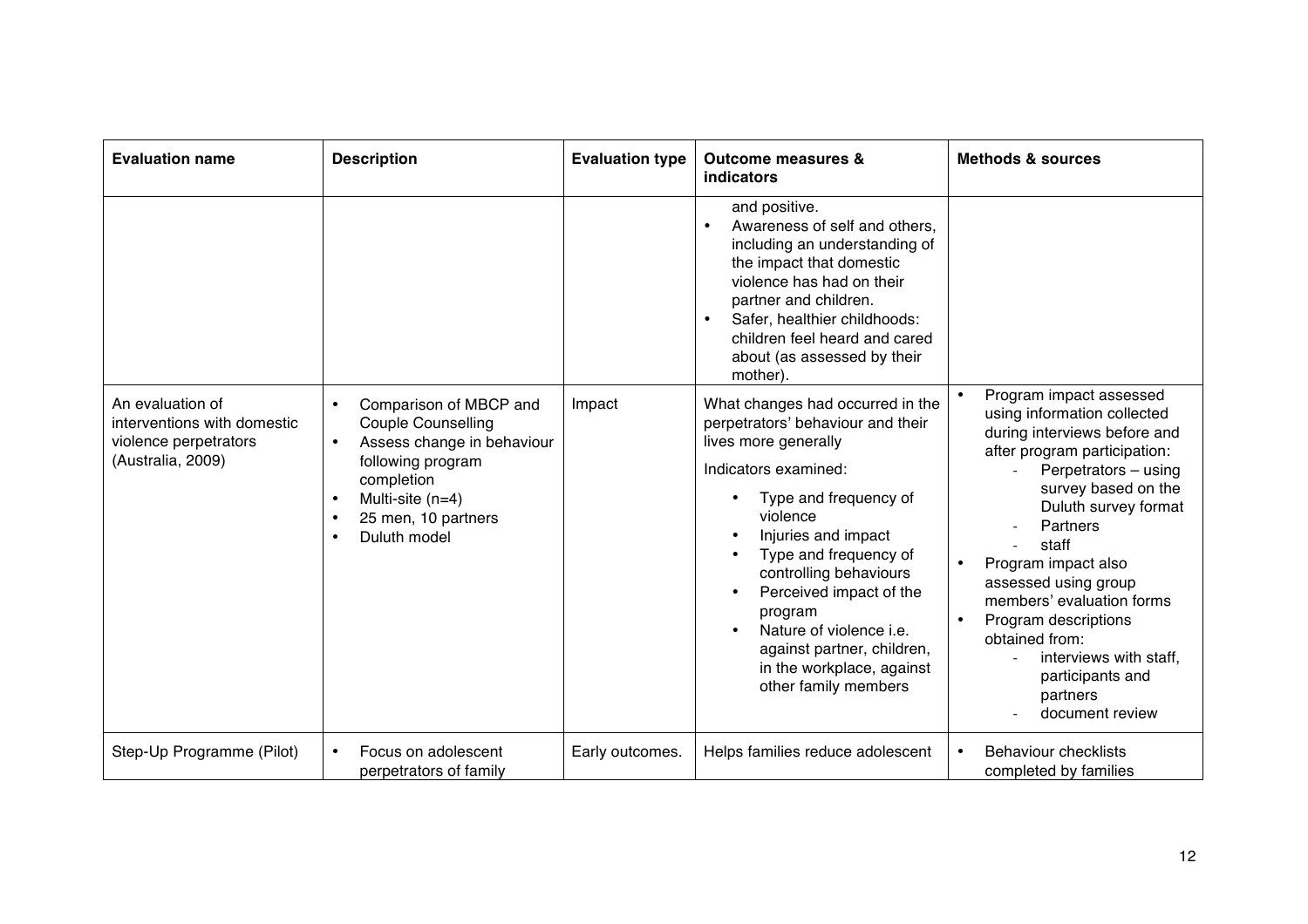| <b>Evaluation name</b>                                                            | <b>Description</b>                                                                                                                                                                                                                                                                                 | <b>Evaluation type</b>        | <b>Outcome measures &amp;</b><br><b>indicators</b>                                                 | <b>Methods &amp; sources</b>                                                                                                                                                                                                                                                                     |
|-----------------------------------------------------------------------------------|----------------------------------------------------------------------------------------------------------------------------------------------------------------------------------------------------------------------------------------------------------------------------------------------------|-------------------------------|----------------------------------------------------------------------------------------------------|--------------------------------------------------------------------------------------------------------------------------------------------------------------------------------------------------------------------------------------------------------------------------------------------------|
| Evaluation (UK, 2014)                                                             | violence<br>No comparison to other<br>programs<br>Inclusion of parents,<br>practitioners and<br>adolescents in study<br>Assess change following<br>$\bullet$<br>program participation                                                                                                              | Process.                      | violence / abuse towards parents.<br>Indicators:<br>Type of violence used<br>Frequency of violence | (parents and adolescent) at<br>program commencement,<br>during program and program<br>completion<br>Practitioner case studies<br>$\bullet$<br>Parent discussions<br>$\bullet$<br><b>Practitioner discussions</b><br>$\bullet$                                                                    |
| A 30-month Follow-Up of<br>Court-Referred Batterers in<br>Four Cities (USA, 2000) | Multi-site in operation for<br>$\bullet$<br>minimum of five years<br>Longitudinal<br>$\bullet$<br>Court mandated programs<br>Duluth model + CBT<br>$N = 618$ men and their<br>partners                                                                                                             | Outcome                       | Trend of re-assault<br>Types of violence used<br>Other behaviours<br>$\bullet$<br>Dropout rates    | Partners<br>$\bullet$<br>Participants<br>$\bullet$<br>Interviews upon intake then<br>$\bullet$<br>every three months for up to<br>15 months then 30-month<br>follow up<br>Background questionnaire<br>$\bullet$<br><b>Personality Test</b><br>Alcohol screening test<br>Review of arrest records |
| Meta-analysis of studies of<br>what works in perpetrator<br>programs (USA, 2013)  | Meta-analysis of 30 existing<br>$\bullet$<br>experimental and quasi-<br>experimental studies of<br><b>MBCPs</b><br>Theoretical underpinning of<br>models examined: Duluth,<br>CBT, relationship<br>enhancement<br>Focus on criminal domestic<br>violence offenders i.e.<br>criminal court mandated | Meta-evaluation<br>of outcome | Reduced recidivism                                                                                 | Police data<br>$\bullet$<br>Court records<br>$\bullet$<br>Victim / partner interviews and<br>$\bullet$<br>surveys                                                                                                                                                                                |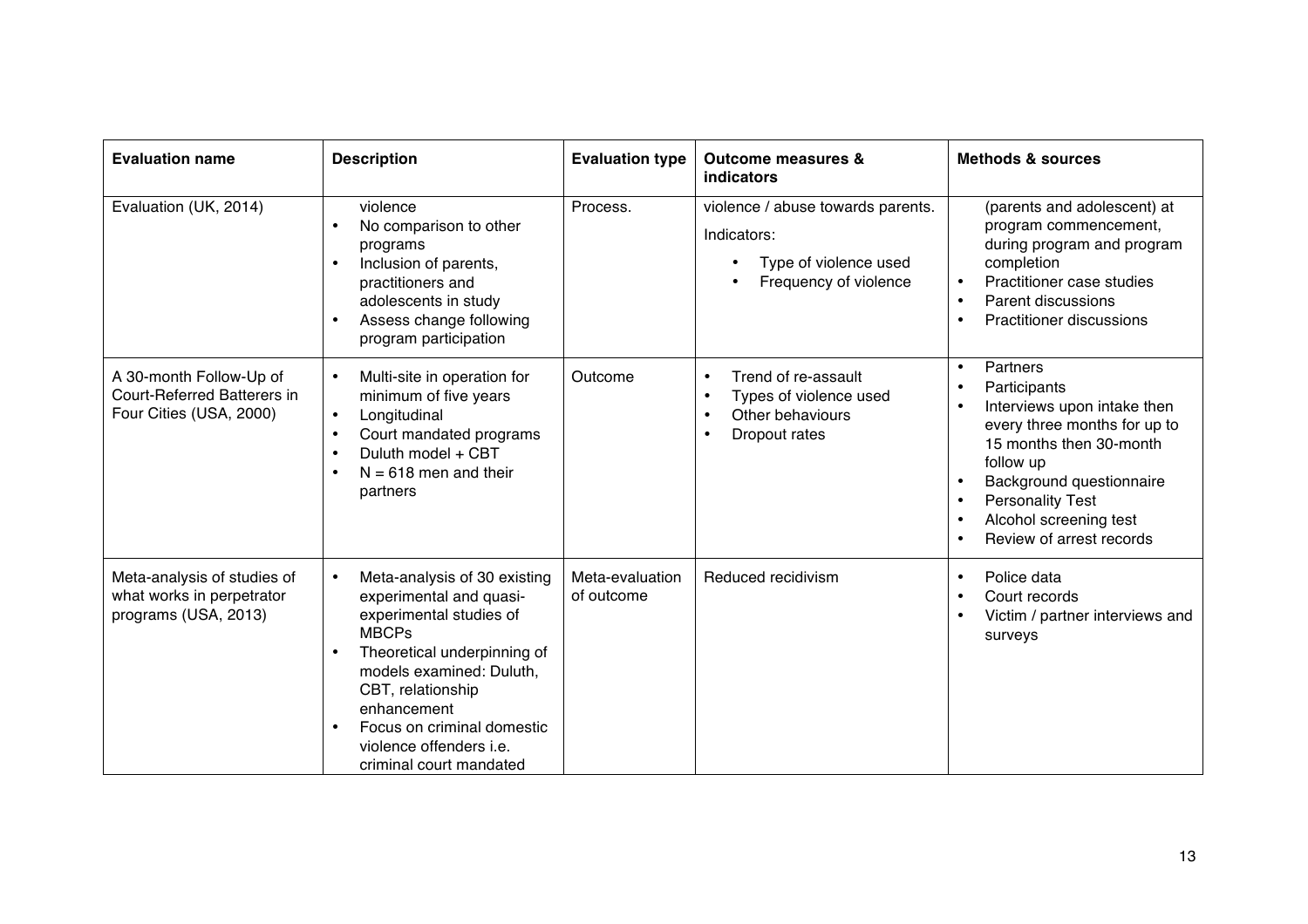| <b>Evaluation name</b> | <b>Description</b> | Evaluation type   Outcome measures &<br>indicators | <b>Methods &amp; sources</b> |
|------------------------|--------------------|----------------------------------------------------|------------------------------|
|                        | participants       |                                                    |                              |

# **2. Victim Support Services**

| <b>Evaluation name</b>                                            | <b>Description</b>                                                                                                                                                                                         | <b>Evaluation type</b> | <b>Outcome measures &amp;</b><br>indicators                                                                                                                                                                                                                                                                                                                                                                                                                                                                      | <b>Methods &amp; sources</b>                                                                                                                                                                                                                                                                   |
|-------------------------------------------------------------------|------------------------------------------------------------------------------------------------------------------------------------------------------------------------------------------------------------|------------------------|------------------------------------------------------------------------------------------------------------------------------------------------------------------------------------------------------------------------------------------------------------------------------------------------------------------------------------------------------------------------------------------------------------------------------------------------------------------------------------------------------------------|------------------------------------------------------------------------------------------------------------------------------------------------------------------------------------------------------------------------------------------------------------------------------------------------|
| Family Justice Centres: A<br>model for empowerment?<br>(UK, 2014) | 1 site: Croydon Family<br><b>Justice Centre</b><br><b>Empirical study</b><br>$\bullet$<br>Measured change in women<br>following support<br>Not randomised and no<br>comparison service used<br>Pilot study | Outcome.               | Potential to empower clients to<br>bring about changes in their lives<br>that may leave them less<br>vulnerable to abuse.<br>Indicators:<br>Types and frequency of<br>abuse experienced.<br>Types and frequency of<br>symptoms of abuse suffered.<br>Types and frequency of<br>responses to abuse.<br>Trigger for help-seeking.<br>Levels of self-confidence.<br>Choice making.<br>Nature and types of supports<br>accessed.<br>Note: the above did not just focus<br>on the most recent experience of<br>abuse. | Ethnography<br>$\bullet$<br>$\bullet$<br>Face-to-face semi structured<br>interviews with service<br>providers<br>Face-to-face semi structured<br>$\bullet$<br>interviews with clients<br>Client self-administered tool to<br>$\bullet$<br>measure experiences of and<br>responses to violence. |
| A Review of the Provision of<br>Intervention Programs for         | Multi-site<br>Meta-analysis of existing                                                                                                                                                                    | Outcome                | Recognise abusive behaviour<br>Understand how abusive                                                                                                                                                                                                                                                                                                                                                                                                                                                            | Pre and post support client /<br>٠<br>victim surveys and interviews                                                                                                                                                                                                                            |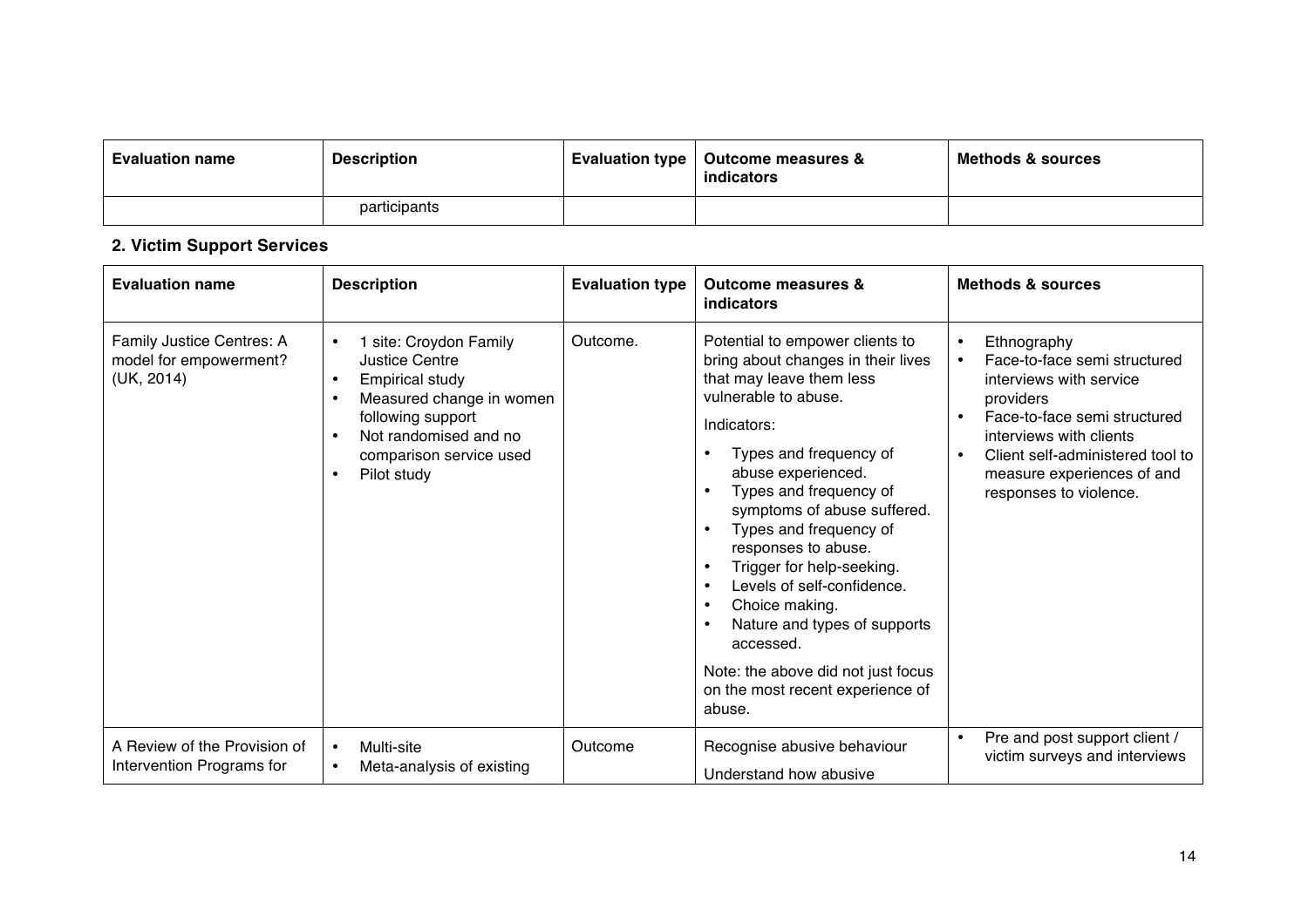| <b>Evaluation name</b>                                                                  | <b>Description</b>                                                                                                                                     | <b>Evaluation type</b>  | <b>Outcome measures &amp;</b><br><b>indicators</b>                                                                                                                                                                                                                                                           | <b>Methods &amp; sources</b>                                                                                                                                                                                                      |
|-----------------------------------------------------------------------------------------|--------------------------------------------------------------------------------------------------------------------------------------------------------|-------------------------|--------------------------------------------------------------------------------------------------------------------------------------------------------------------------------------------------------------------------------------------------------------------------------------------------------------|-----------------------------------------------------------------------------------------------------------------------------------------------------------------------------------------------------------------------------------|
| <b>Female Victims and</b><br><b>Survivors of Domestic Abuse</b><br>in the UK (UK, 2014) | evaluations<br>Evaluations were limited by<br>$\bullet$<br>the small sample sizes and<br>non-experimental nature                                       |                         | behaviour can impact on them /<br>their children<br>Level of confidence and self-<br>$\bullet$<br>esteem<br>Level of social independence<br>$\bullet$<br>Type and frequency of<br>disagreements with partner<br>Methods of resolving conflict<br>with partner<br>Levels of social and emotional<br>wellbeing |                                                                                                                                                                                                                                   |
| <b>Identifying Key Components</b><br>of a British Advocacy<br>Intervention (UK, 2016)   | Multi-site: 7 services<br>Longitudinal: 27 month<br>$\bullet$<br>period<br>Pre, during and post<br>support data collection<br>2,427 study participants | Outcome and<br>process. | Reducing re-abuse and increasing<br>safety<br>Level of actual and perceived<br>$\bullet$<br>safety<br>Level of risk present<br>Type of intervention received                                                                                                                                                 | Pre, during and post support:<br>Interviews and surveys with<br>$\bullet$<br>service users<br>Surveys of practitioners                                                                                                            |
| <b>Evaluation of the Family</b><br><b>Violence Prevention Program</b><br>(Canada, 2012) | Program evaluation<br>Multi-site<br>$\bullet$                                                                                                          | Outcome and<br>process. | First Nations communities act to<br>prevent family violence and to<br>protect women and children from<br>family violence in ways that<br>effectively respond to needs of<br>women, children and the family as<br>a whole.                                                                                    | Surveys of community leaders<br>$\bullet$<br>and service providers.<br>Community case studies (did<br>$\bullet$<br>not include service users)<br>Key informant interviews.<br>$\bullet$<br>Document and file review.<br>$\bullet$ |
|                                                                                         |                                                                                                                                                        |                         | Protection services that ensure<br>women, children and families are<br>safe from violence.                                                                                                                                                                                                                   |                                                                                                                                                                                                                                   |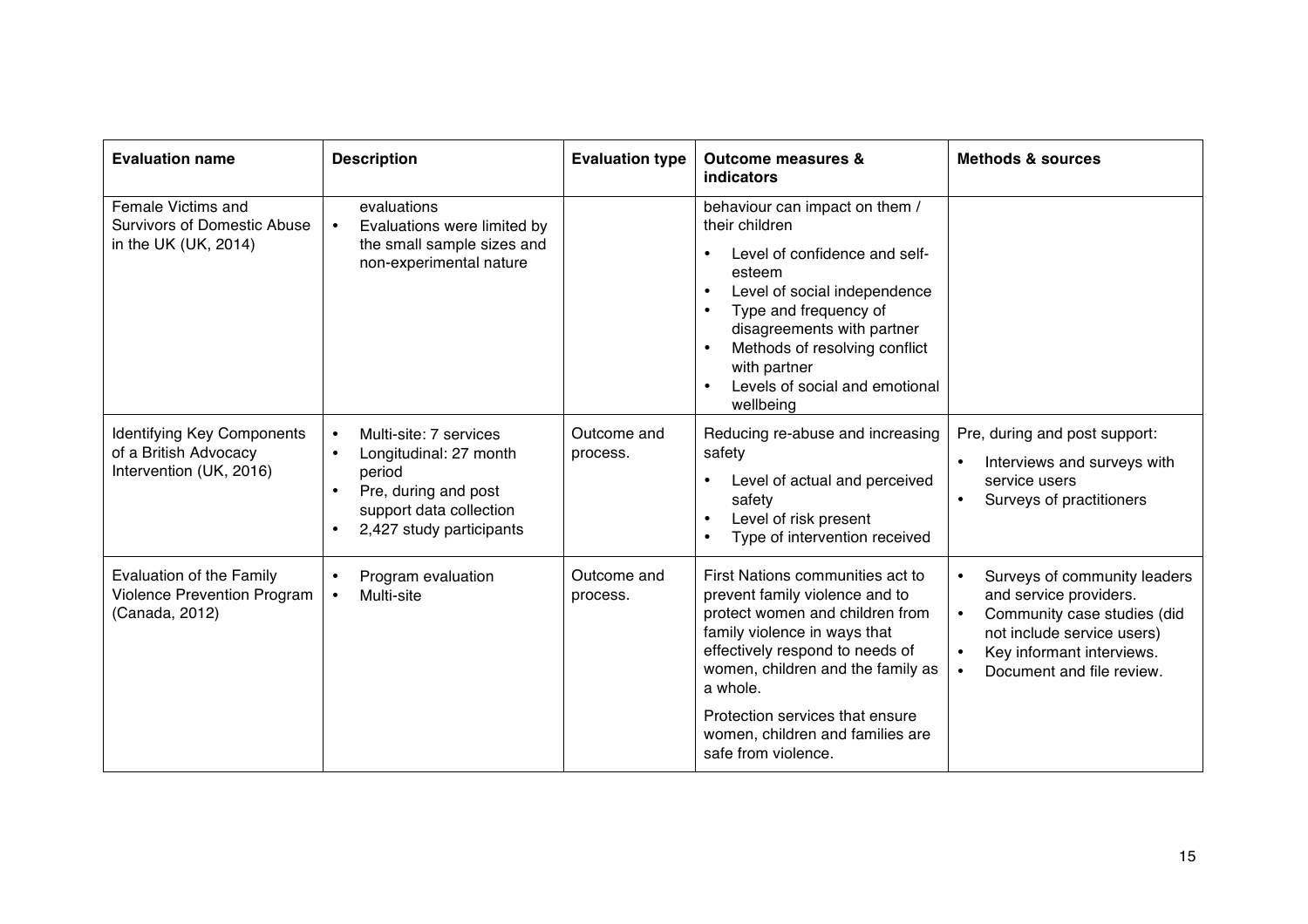| <b>Evaluation name</b>                                                                                                               | <b>Description</b>                                                                                                                                                                                                                                                  | <b>Evaluation type</b> | <b>Outcome measures &amp;</b><br>indicators                                                                                                                                                                                                                                                                                                                                      | <b>Methods &amp; sources</b>                                                                                                                                                                                                                                        |
|--------------------------------------------------------------------------------------------------------------------------------------|---------------------------------------------------------------------------------------------------------------------------------------------------------------------------------------------------------------------------------------------------------------------|------------------------|----------------------------------------------------------------------------------------------------------------------------------------------------------------------------------------------------------------------------------------------------------------------------------------------------------------------------------------------------------------------------------|---------------------------------------------------------------------------------------------------------------------------------------------------------------------------------------------------------------------------------------------------------------------|
|                                                                                                                                      |                                                                                                                                                                                                                                                                     |                        | Increased capacity of First Nation<br>service providers to deliver<br>culturally relevant Family Violence<br>programming.                                                                                                                                                                                                                                                        |                                                                                                                                                                                                                                                                     |
| Effectiveness of Hotline,<br>Advocacy, Counseling, and<br><b>Shelter Services for Victims</b><br>of Domestic Violence (USA,<br>2004) | Multi-site: 54<br>Focus on hotline, advocacy,<br>counselling and shelter<br>services<br>Cluster evaluation (i.e.<br>evaluating multiple<br>programs with similar goals<br>but different activities)                                                                 | Outcomes               | Increased knowledge<br>$\bullet$<br>Feeling supported<br>$\bullet$<br>Improved decision making<br>(counseling and advocacy)<br>Self-efficacy, goal setting and<br>coping (counseling)<br>Feeling safe (shelter)<br>$\bullet$                                                                                                                                                     | Service users completed a range<br>of inventories and scales:<br><b>Empowerment Scale</b><br>$\bullet$<br>Rosenberg Self-Esteem<br>Scale<br><b>Personal Problem Solving</b><br>Inventory<br>Pennsylvania Coalition<br>$\bullet$<br><b>Against Sexual Assault</b>    |
| Effectiveness of CBT in<br>treating women in shelters<br>experiencing PTSD                                                           | Randomised clinical trial<br>Treatment group: shelter<br>$\bullet$<br>plus CBT program called<br><b>HOPE</b><br>Control group: shelter only<br>35 participants in both<br>groups<br>Baseline data collected then<br>at1 week, 3 months and 6<br>months post shelter | Outcomes               | Improvement in PTSD and<br>experience of intimate partner<br>violence measured by:<br>Clinical administered<br><b>PTSD Scale</b><br><b>Conflict Tactic Scales</b><br>Revised<br>Secondary outcomes measured:<br>Depression using Beck<br>Depression Inventory.<br><b>Empowerment using</b><br>Personal Progress Scale-<br>Revised.<br>Resource loss using the<br>Conservation of | Service users completed a range<br>of inventories and scales noted in<br>earlier at one week, three months<br>and six months after support was<br>accessed. This data was then<br>compared to baseline and the<br>treatment group compared to the<br>control group. |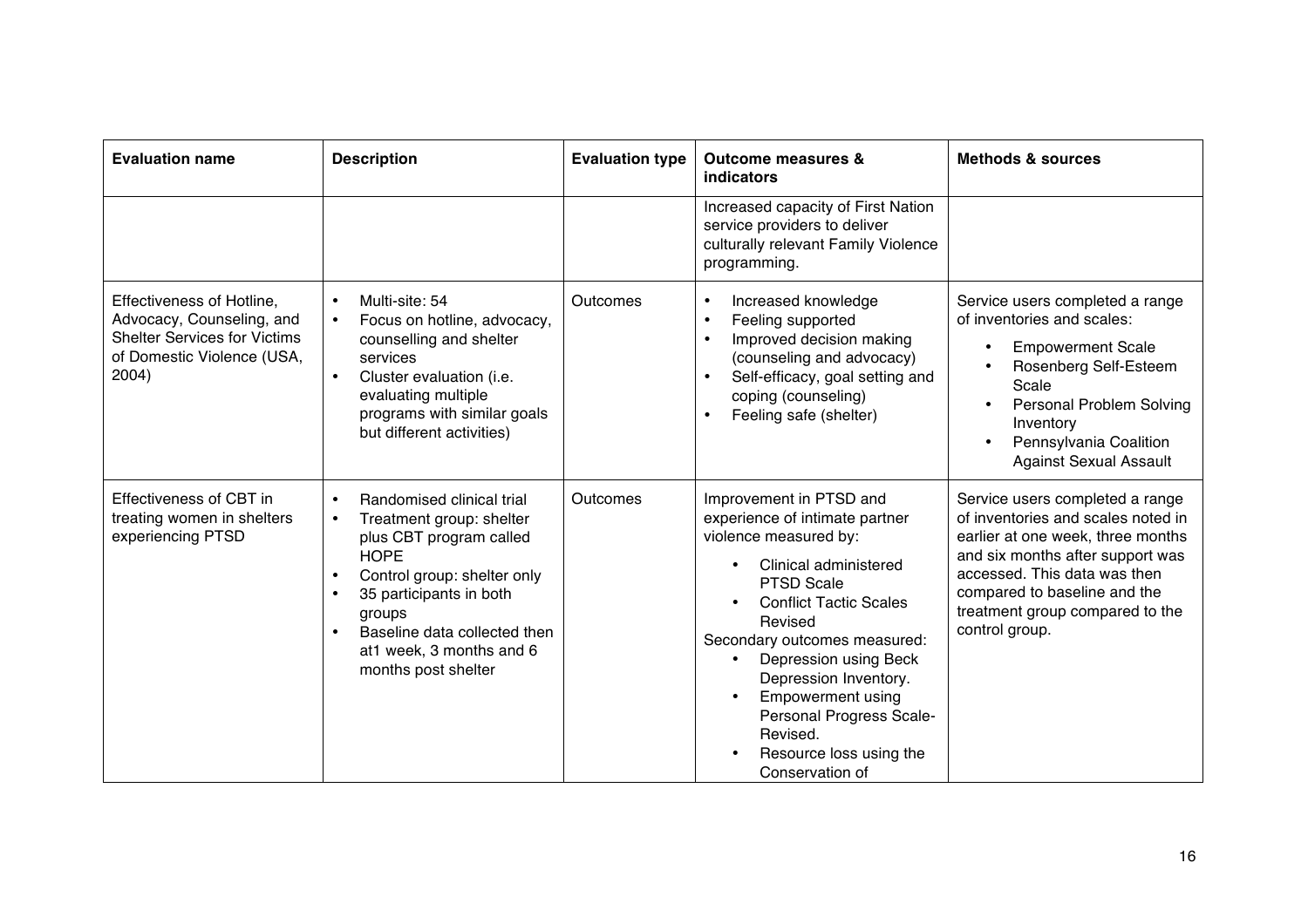| <b>Evaluation name</b>                                                   | <b>Description</b>                                                                                                                                                                                                                                                                                                                      | <b>Evaluation type</b>  | <b>Outcome measures &amp;</b><br>indicators                                                                                                                                                                                                             | <b>Methods &amp; sources</b>                                                                                                                                                                                                                                                                                     |
|--------------------------------------------------------------------------|-----------------------------------------------------------------------------------------------------------------------------------------------------------------------------------------------------------------------------------------------------------------------------------------------------------------------------------------|-------------------------|---------------------------------------------------------------------------------------------------------------------------------------------------------------------------------------------------------------------------------------------------------|------------------------------------------------------------------------------------------------------------------------------------------------------------------------------------------------------------------------------------------------------------------------------------------------------------------|
|                                                                          |                                                                                                                                                                                                                                                                                                                                         |                         | Resources-Evaluation<br>measure.<br>Social Support using the<br><b>Inventory of Socially</b><br>Supportive Behaviours.                                                                                                                                  |                                                                                                                                                                                                                                                                                                                  |
| Evaluation of the Whanau<br>Ora Wellbeing Service (New<br>Zealand, 2013) | Focus on Maori women<br>living in a refuge<br>Qualitative study<br>$\bullet$                                                                                                                                                                                                                                                            | Outcomes and<br>Impact. | For the community and<br>individuals:<br>Reduced recidivism<br>Reduced violence<br>Reduced<br>intergenerational violence<br>and abuse<br>Increased whanau<br>(community) safety<br>Increased whanau<br>stability<br>Increased whanau<br>sustainability. | Ethnography: participation in /<br>$\bullet$<br>observation of refuge<br>activities.<br>Case studies: in-depth<br>$\bullet$<br>interviews with 10 women at<br>multiple points during the<br>study.<br>Interviews with key<br>$\bullet$<br>informants: refuge staff and<br>referral services were<br>interviewed. |
| Mothers' Advocates in the<br>Community (Australia, 2011)                 | Cluster, randomised trial<br>$\bullet$<br>Aimed at culturally and<br>$\bullet$<br>linguistically diverse women<br>Aim of the study was to test<br>$\bullet$<br>the benefits of social<br>support, advocacy and<br>antenatal mentoring in<br>reducing domestic violence<br>and improving women's<br>health.<br>133 women participated in | Outcomes.               | Reduce domestic violence and<br>improve women's health.<br>Indicators:<br>Type and frequency of<br>violence<br>Levels of depression<br>Levels of parenting stress<br>Levels of social support                                                           | Study team administered the<br>following tools with the women<br>throughout the trial:<br><b>Composite Abuse Scale</b><br><b>Parenting Stress Index</b><br>Short Form<br><b>Medical Outcomes Scale</b><br>Short Form<br><b>Edinburgh Postnatal</b><br><b>Depression Scale</b>                                    |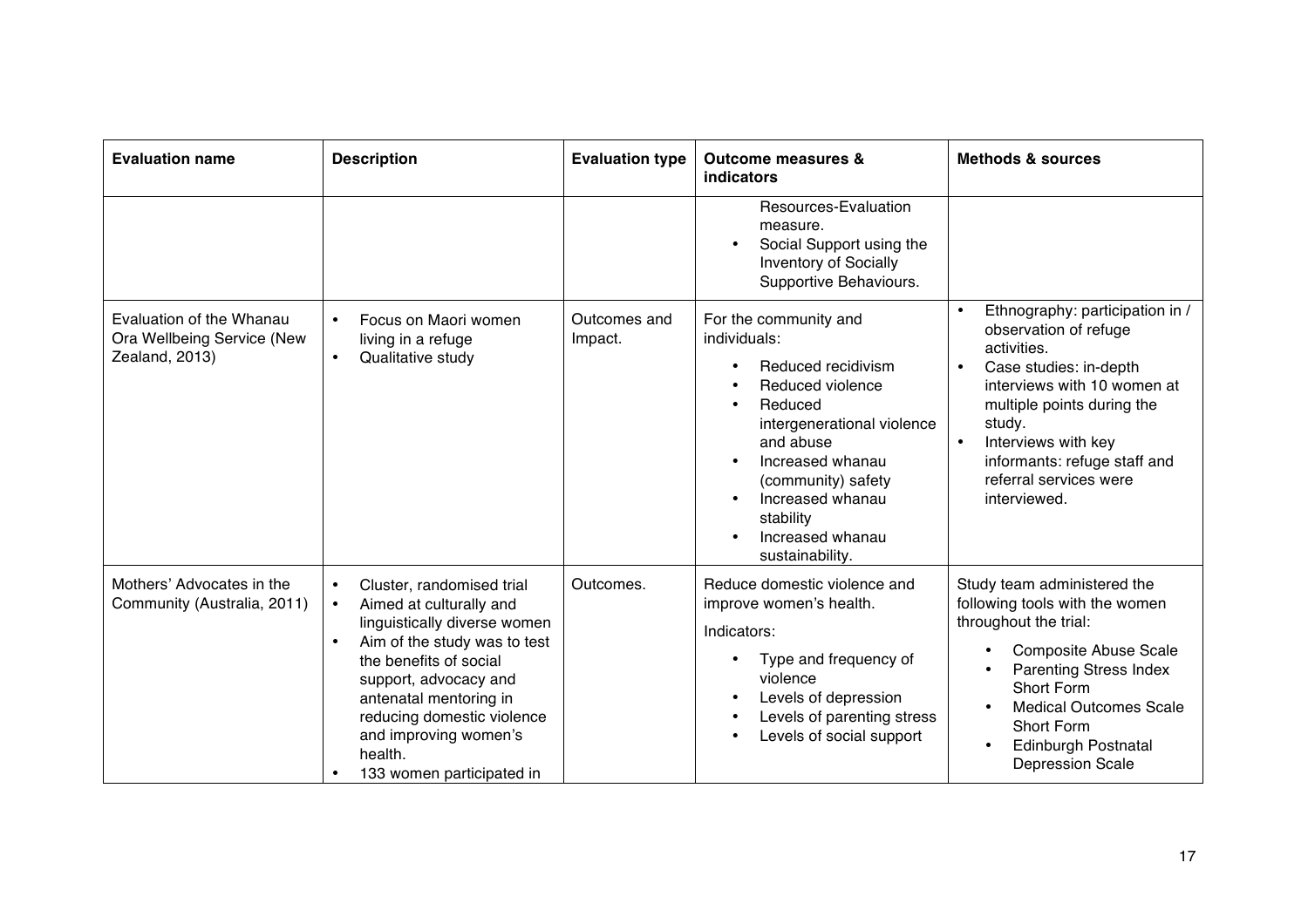| <b>Evaluation name</b> | <b>Description</b>                                                                                                    | <b>Evaluation type</b> | <b>Outcome measures &amp;</b><br>indicators | <b>Methods &amp; sources</b>                                                                                                       |
|------------------------|-----------------------------------------------------------------------------------------------------------------------|------------------------|---------------------------------------------|------------------------------------------------------------------------------------------------------------------------------------|
|                        | the study<br>Treatment group: 90 women<br>received mentoring.<br>Control group: 43 women<br>did not receive a mentor. |                        |                                             | Wellbeing SF-36<br>The above were completed by all<br>women as baseline and after 12<br>months of participation in the<br>program. |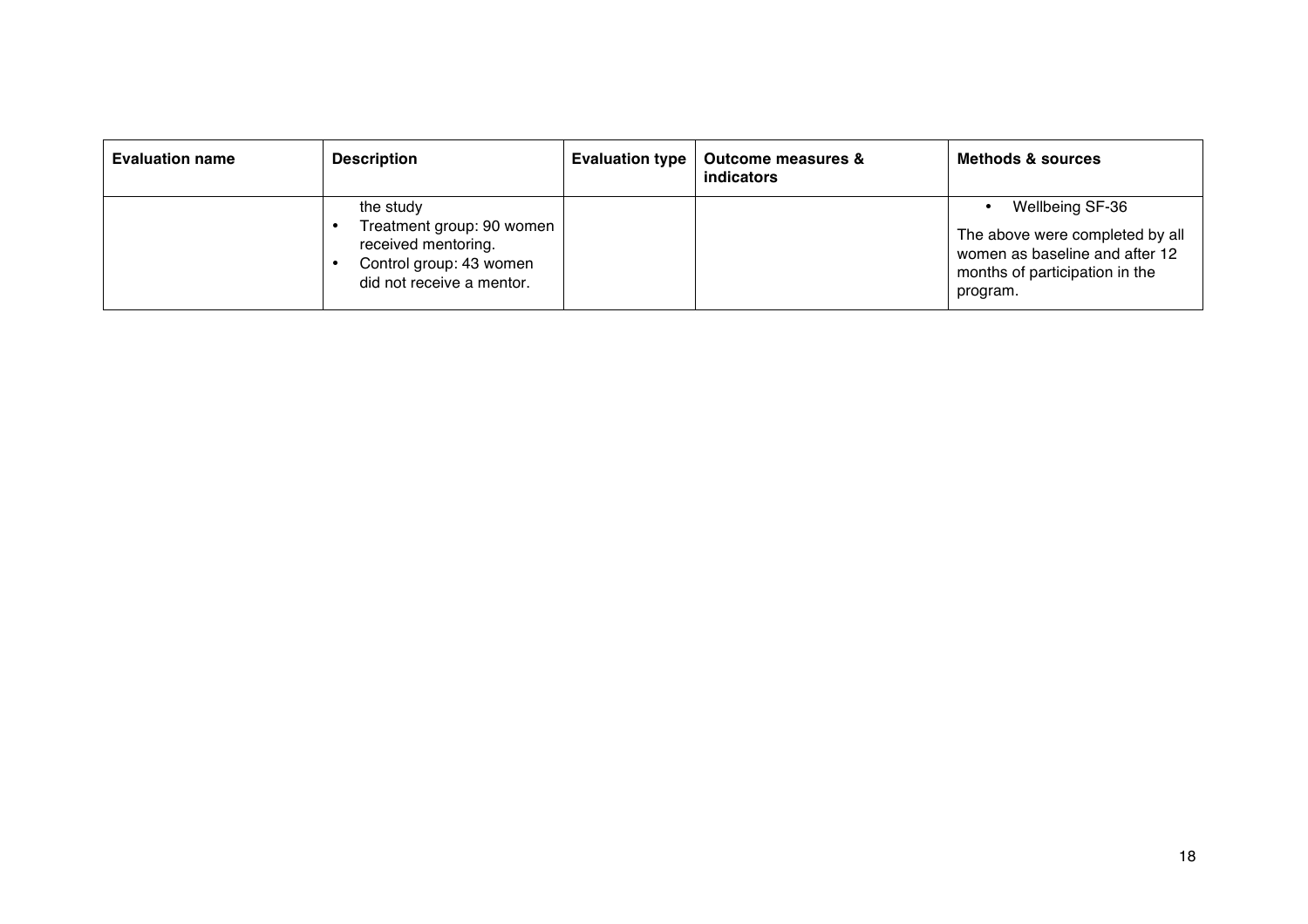# **3. Intensive family-focused case management**

| <b>Evaluation name</b>                            | <b>Description</b>                                                                                                                                                                                                                                                                                                                                                                                                                                                                                                                                                                                                                                                         | <b>Evaluation type</b>              | <b>Outcome measures &amp;</b><br>indicators                                                                                                                                                                                                                           | <b>Methods &amp; sources</b>                                                                                                                                                                                                                                                                                                                                                                             |
|---------------------------------------------------|----------------------------------------------------------------------------------------------------------------------------------------------------------------------------------------------------------------------------------------------------------------------------------------------------------------------------------------------------------------------------------------------------------------------------------------------------------------------------------------------------------------------------------------------------------------------------------------------------------------------------------------------------------------------------|-------------------------------------|-----------------------------------------------------------------------------------------------------------------------------------------------------------------------------------------------------------------------------------------------------------------------|----------------------------------------------------------------------------------------------------------------------------------------------------------------------------------------------------------------------------------------------------------------------------------------------------------------------------------------------------------------------------------------------------------|
| Brighter Futures (Australia,<br>2012)             | Focus on at-risk Aboriginal<br>$\bullet$<br>families in NSW<br>Program delivers targeted<br>early intervention services<br>to families with children<br>aged under nine years.<br>Program aim of the program<br>is to identify Aboriginal<br>children at-risk of entering<br>the statutory child protection<br>system, provide these<br>children and their families<br>with intensive support, to<br>divert them away from<br>placement in out-of-home<br>care.<br><b>Compared Aboriginal</b><br>families who participated in<br><b>Brighter Futures to those</b><br>who wanted to participate<br>but there were no<br>vacancies.<br>Multisite: 7 regions<br>participated. | Output and<br>Outcome.              | Reduction in placements of<br>Aboriginal children in out-of-<br>home-care.<br>Indicators:<br>Days in out-of-home-care<br>Number of child protection<br>reports<br>Families' experiences of the<br>program<br>Nature of referral pathways<br>Type of services provided | <b>Review of Community Service</b><br>$\bullet$<br>administrative data including<br>risk of harm reports and<br>OOHC placements<br>Interviews with Aboriginal<br>$\bullet$<br>families<br>Interviews with caseworkers<br>$\bullet$<br>and managers' casework<br>Compared OOHC and risk of<br>harm reports for participating<br>families two years prior to<br>program entry and 12 months<br>after exit. |
| <b>Troubled Families Evaluation</b><br>(UK, 2016) | Mixed approach: Quasi-<br>$\bullet$<br>experimental and qualitative<br>Multisite: 143 local<br>authorities participated                                                                                                                                                                                                                                                                                                                                                                                                                                                                                                                                                    | Impact,<br>outcomes and<br>process. | Programme aims to turn around<br>the lives of 120,000 English<br>families with multiple and complex<br>needs, focusing on earlier,                                                                                                                                    | Outcome data from linked national<br>administrative datasets and a<br>large-scale face-to-face survey of<br>families, to compare families                                                                                                                                                                                                                                                                |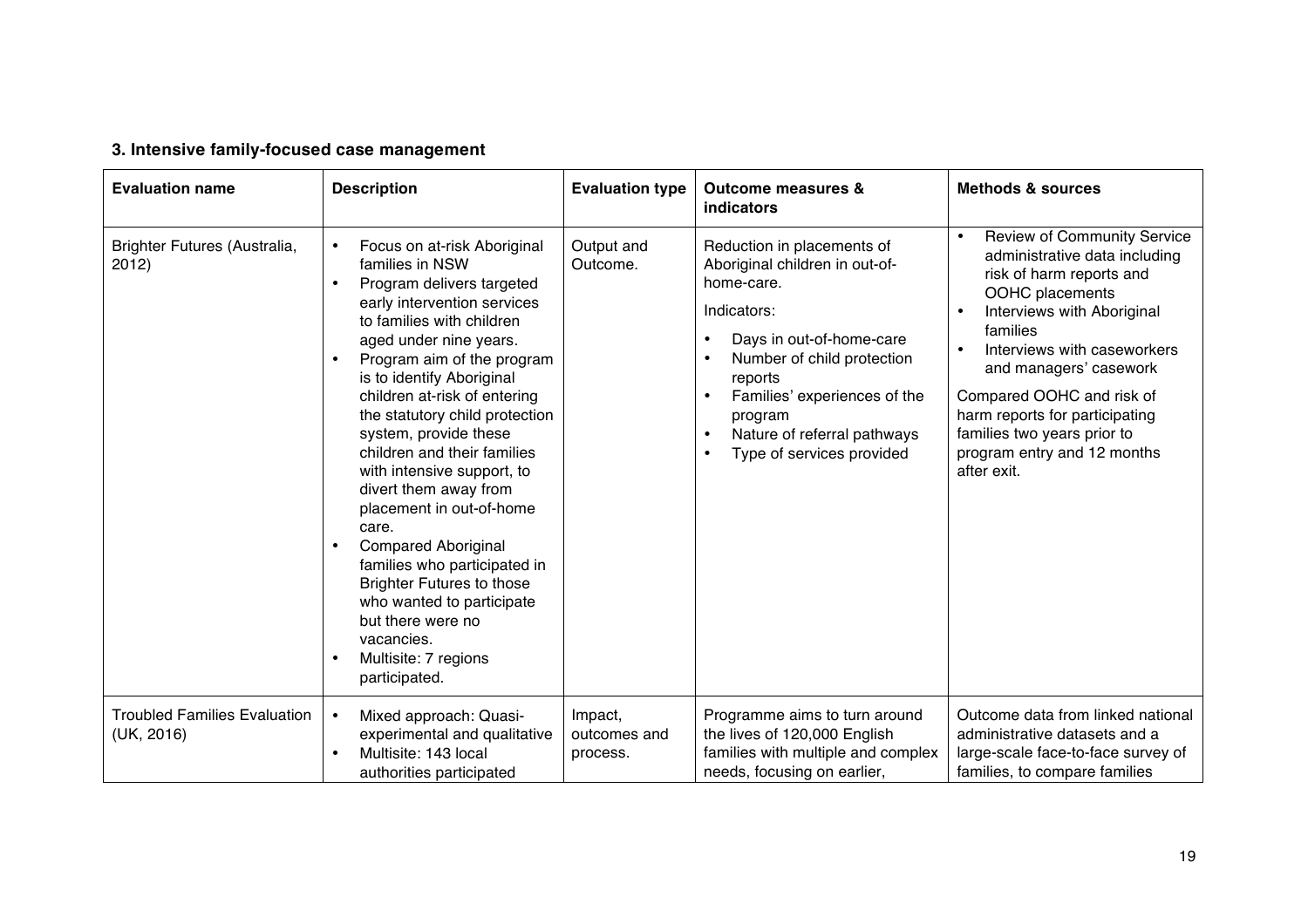| <b>Evaluation name</b>                              | <b>Description</b>                                                                                                                                                                                                                                         | <b>Evaluation type</b> | <b>Outcome measures &amp;</b><br>indicators                                                                                                                                                                                                                                                                                                                 | <b>Methods &amp; sources</b>                                                                                                                                                                                                                                                                                                                                                                                                                                             |
|-----------------------------------------------------|------------------------------------------------------------------------------------------------------------------------------------------------------------------------------------------------------------------------------------------------------------|------------------------|-------------------------------------------------------------------------------------------------------------------------------------------------------------------------------------------------------------------------------------------------------------------------------------------------------------------------------------------------------------|--------------------------------------------------------------------------------------------------------------------------------------------------------------------------------------------------------------------------------------------------------------------------------------------------------------------------------------------------------------------------------------------------------------------------------------------------------------------------|
|                                                     | Focus on families involved<br>$\bullet$<br>inc rime / anti-social<br>behaviour, children not in<br>school, adults are<br>unemployed.                                                                                                                       |                        | targeted interventions.<br>Indicators:<br>Level of employment<br>Receipt of benefits<br>School attendance<br>Child welfare<br><b>Criminal offences</b><br>Health and wellbeing<br>Family functioning<br>Confidence and help-<br>seeking                                                                                                                     | going through the programme with<br>a matched comparison group.<br>Interviews with families in<br>treatment group and comparison<br>group.<br>Review of administrative data<br>sets: police data, work and<br>pensions data, and school data.                                                                                                                                                                                                                            |
| <b>MST-Building Stronger</b><br>Futures (USA, 2013) | a 'treatment model for<br>$\bullet$<br>families experiencing co-<br>occurring physical abuse<br>and/or neglect and parental<br>substance abuse'.<br>Five-year randomised<br>clinical trial compared<br>families participating in<br>MST-BSF and those not. | Outcome                | MST-BSF aims to:<br>negate the need for a child to<br>be removed from their family<br>and placed in out-of-home<br>care<br>keep children safe, and<br>support the parent in attaining<br>abstinence in substance<br>misuse.<br>Indicators:<br>Youth functioning<br>Parent functioning<br>$\bullet$<br>Parenting behaviour<br>Social Support<br>Maltreatment | Families completed the following<br>tools / inventories:<br><b>Child Behaviour Checklist</b><br><b>Trauma Symptom</b><br>$\bullet$<br><b>Checklist for Children</b><br>Social Skills Rating<br>System<br>Global Severity Index of<br>the Brief Symptom<br>Inventory<br><b>Conflict Tactics Scale</b><br><b>Interpersonal Support</b><br><b>Evaluation List</b><br>The above were completed prior<br>to treatment (baseline) then at<br>two, four, 10 and 16 months post- |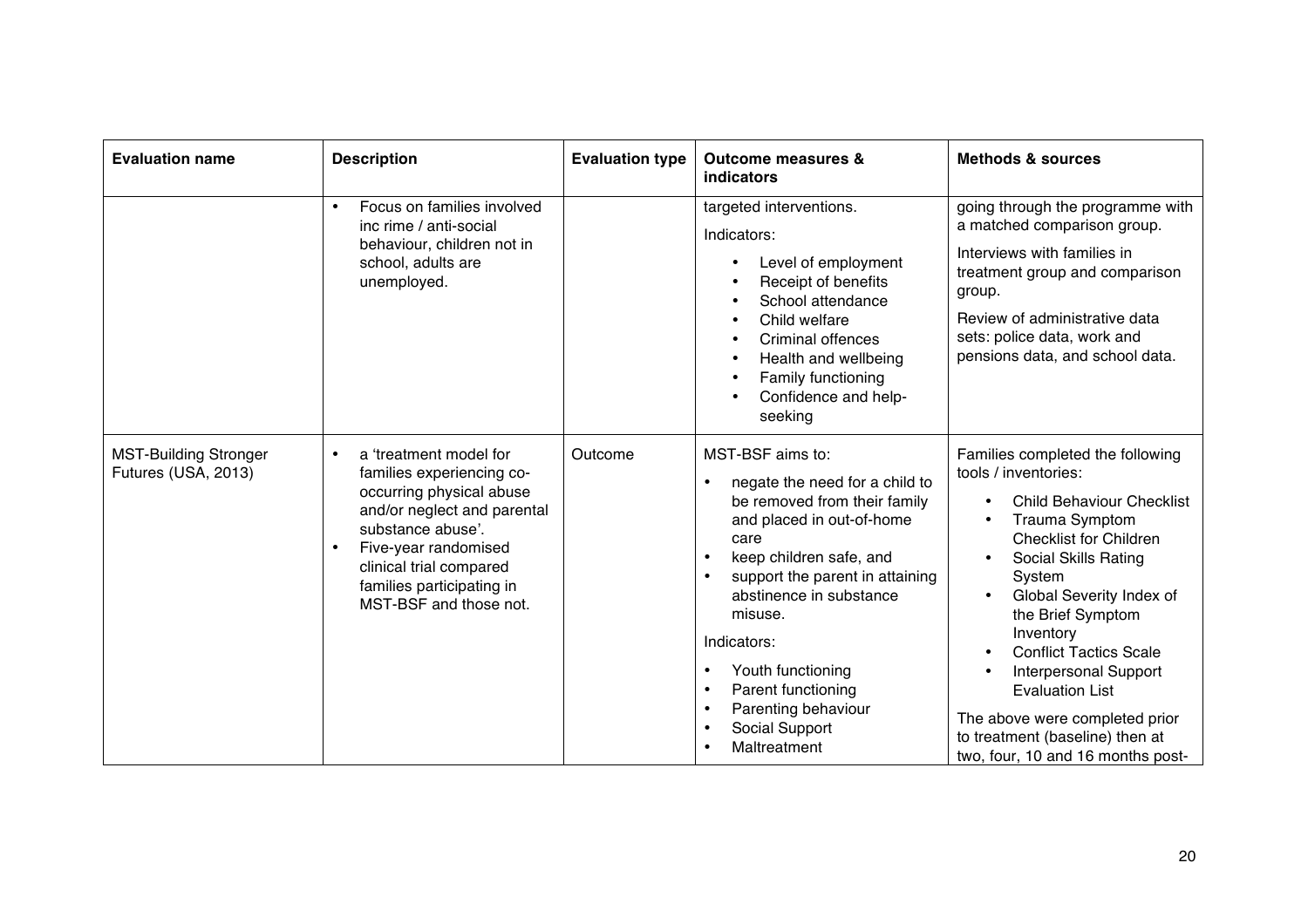| <b>Evaluation name</b>                       | <b>Description</b>                                                                                                                            | <b>Evaluation type</b> | <b>Outcome measures &amp;</b><br>indicators                                                                                                                                                                      | <b>Methods &amp; sources</b>                                                                                                                                                                                                                                      |
|----------------------------------------------|-----------------------------------------------------------------------------------------------------------------------------------------------|------------------------|------------------------------------------------------------------------------------------------------------------------------------------------------------------------------------------------------------------|-------------------------------------------------------------------------------------------------------------------------------------------------------------------------------------------------------------------------------------------------------------------|
|                                              |                                                                                                                                               |                        | Service utilisation<br>$\bullet$                                                                                                                                                                                 | baseline.<br>Child protection data was<br>reviewed.<br>Parents and children interviewed.                                                                                                                                                                          |
| <b>Family Focused Therapy</b><br>(USA, 2017) | Randomised clinical trial<br>Focus on families where an<br>$\bullet$<br>adolescent family member<br>has a behavioural or<br>emotional problem | Outcome                | Rates of recidivism<br>$\bullet$<br>Level of self-harming<br>$\bullet$<br>behaviours<br>Level of school attendance<br>Rate of placement in out-of-<br>home care<br>Family functioning including<br>communication | Review of state crimes data and<br>young person criminal records.<br>Risk and protective factors<br>assessment using WAJCA-RA<br>tool.<br>Outcomes assessed prior to<br>treatment (baseline) and 12<br>months following treatment.<br>Interviews with therapists. |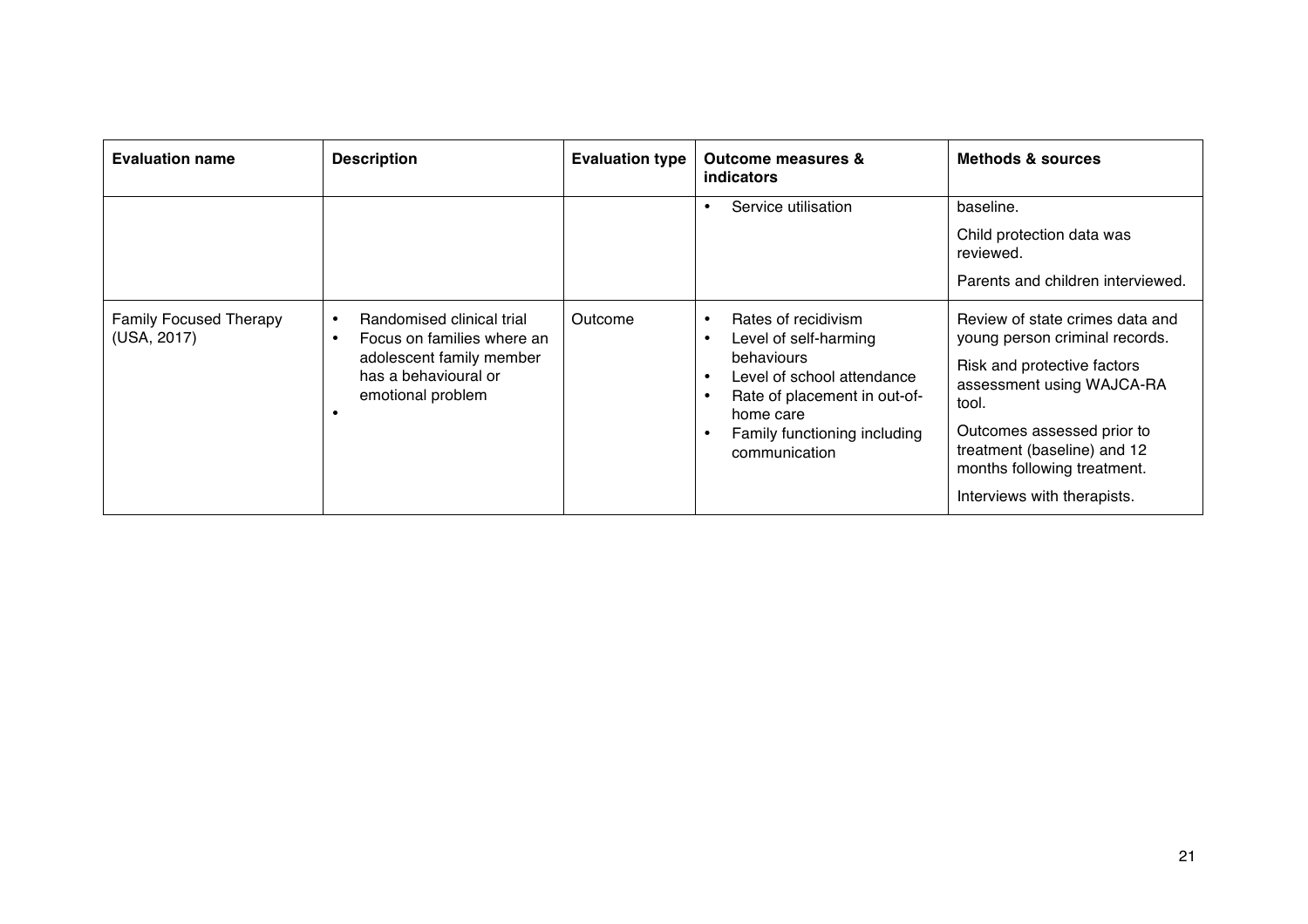# **4. Trauma-informed therapeutic services for children**

| <b>Evaluation name</b>                         | <b>Description</b>                                                                                                                                                                                      | <b>Evaluation type</b>     | <b>Outcome measures &amp;</b><br>indicators                                                                                                                                                                                                                                                                                                                                          | <b>Methods &amp; sources</b>                                                                                                                                                   |
|------------------------------------------------|---------------------------------------------------------------------------------------------------------------------------------------------------------------------------------------------------------|----------------------------|--------------------------------------------------------------------------------------------------------------------------------------------------------------------------------------------------------------------------------------------------------------------------------------------------------------------------------------------------------------------------------------|--------------------------------------------------------------------------------------------------------------------------------------------------------------------------------|
| Trauma-Focused CBT (USA,<br>2017)              | Various randomised clinical<br>studies of the effectiveness<br>of TF-CBT<br>Focus on intervention with<br>children<br>Compared TF-CBT only<br>with TF-CBT and trauma<br>narrative component             | Outcome:<br>effectiveness. | Improvement in PTSD symptoms.<br>Indicators:<br>Parenting skills<br>Children's personal safety<br>skills<br>Children's abuse-related<br>fear<br>Parent's abuse-specific<br>distress<br>Levels of general anxiety                                                                                                                                                                     | Completion of various validated<br>clinical assessment tools prior to<br>treatment commencement<br>(baseline) and multiple points<br>during and after treatment.               |
| Holding Children Together<br>(Australia, 2012) | The service targets children<br>$\bullet$<br>between 5 and 12 years old<br>who have experienced<br>trauma, abuse and neglect.<br>Mixed method, repeat<br>measures design<br>Review of 36 children cases | Outcomes                   | Improvements in children's<br>adaptive states as represented by<br>improvements in behaviour,<br>relationships and learning.<br>Enhanced capacity of local<br>practitioners to offer therapeutic<br>services to children and families.<br>Stronger partnerships between<br>services to facilitate an integrated<br>response to children and their<br>families accessing the service. | Interviews with practitioners.<br>Practitioner Survey.<br>Analysis of case file information.<br>Data was collected at two points<br>in time approximately six months<br>apart. |
| Take Two Berry St (Australia,<br>2016)         | Outcomes evaluation<br>$\bullet$<br>No randomised clinical trial<br>Not quasi-experimental<br>The Take Two service                                                                                      | Outcomes                   | Overarching outcome: increased<br>capacity to regulate and reduction<br>of behavioural and / or emotional                                                                                                                                                                                                                                                                            | Completion of various assessment<br>tools including:<br><b>Clinical Survey</b>                                                                                                 |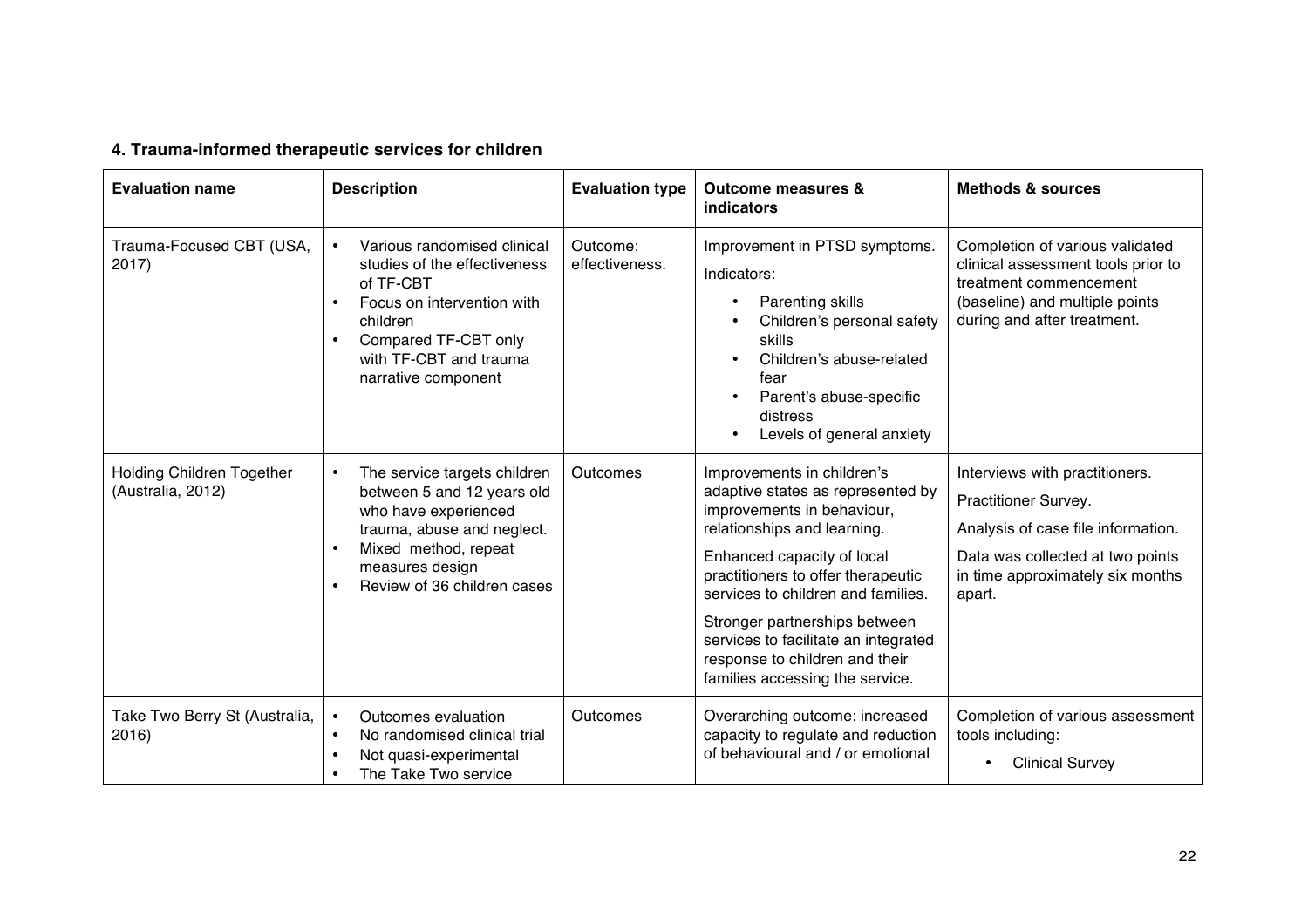| <b>Evaluation name</b> | <b>Description</b>                                                                                                                                                                                        | <b>Evaluation type</b> | <b>Outcome measures &amp;</b><br>indicators                                                                                                                           | <b>Methods &amp; sources</b>                                                                                                                                                                                            |
|------------------------|-----------------------------------------------------------------------------------------------------------------------------------------------------------------------------------------------------------|------------------------|-----------------------------------------------------------------------------------------------------------------------------------------------------------------------|-------------------------------------------------------------------------------------------------------------------------------------------------------------------------------------------------------------------------|
|                        | provides intensive therapy<br>in tandem with facilitation of<br>safe and healthy<br>relationships for children,<br>ranging from newborns to<br>those verging on adulthood,<br>who are protection clients. |                        | symptoms.<br>Indicators:<br>Child safety<br>Child wellbeing<br>Stability / security /<br>connectedness<br>Family and community<br>support<br>Specific goal attainment | ATSI Assessment Tool<br>Review of client activity records<br>and Department of Human<br>Services child and youth records.<br>Data collected upon referral to<br>program (baseline), during<br>program and post-program. |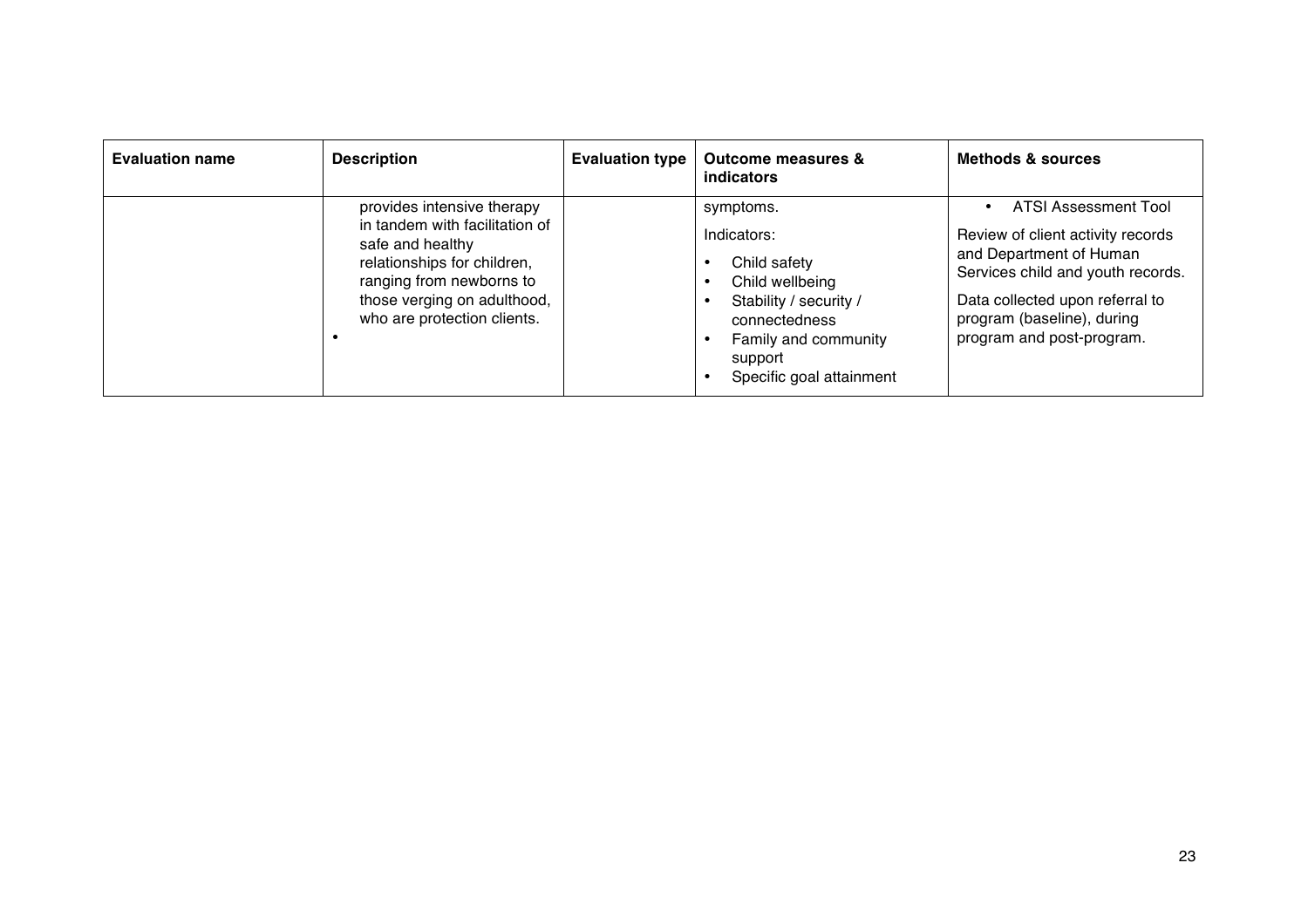#### **Appendix B: References**

Arney, F. and Brooke, S. (2012). *The Evaluation of the Holding Children Tog Service in Alice Springs.* Relationships Australia.

Bennett, L. Riger, S. Schewe, P. Howard, A. Wasco, S. (2004). Effectiveness Hotline, Advocacy, Counseling and Shelter Services for Victims of Domestic Violence: A Statewide Evaluation. Journal of Interpersonal Violence. Vol 19 I 2004, 815-829.

Berry Street. (2016). 'Case Management'. Available at:

<https://www.berrystreet.org.au/case-management> [accessed on 19 April 2

Breckenridge, J. Chung, D. Spinney, A. Zufferey, C. (2016). National Mappin Meta-Evaluation Outlining Key Features of Effective "Safe at Home" Progran Enhance Safety and Prevent Homelessness for Women and their Children w Experienced Domestic and Family Violence: Key findings and future direction ANROWS Compass Issue 2 April 2016.

Brown, T. Flynn, C. Arias, P. Clavijo, C. (2017). A Study of the Impact on Me their Partners in the Short Term and in the Long Term of Attending Men's Be Change Programs. Department of Social Work. Monash University.

Brown, T. & Hampson, R. (2009). An evaluation of interventions with domest violence perpetrators. Melbourne: Department of Social Work, Monash University.

Crusto, C.A., Lowell, D.I., Paulicin, B., Reynolds, J., Feinn, R., Friedman, S. Kaufman, J.S. (2008). 'Evaluation of a Wraparound Process for Children Exposed to Family Violence', Best Practices in Mental Health, 4(1).

Day, L. Bryson, C. White, C. Purdon, S. Bewley, H. Kirchner Sala, L. and Po (October 2016). National Evaluation of the Troubled Families Programme: Fi Synthesis Report. Department for Communities and Local Government.

Department for Children, Schools and Families. (December 2011). Monitorin evaluation of family intervention services and projects between February 2007 March 2011. Research Brief. United Kingdom Government.

Gondolf, E. (2000). A 30-Month Follow-Up of Court-Referred Batterers in For International Journal of Offender Therapy and Comparative Criminology, 44(1) pages 111-128.

Gondolf, E. (2004). Evaluating batterer counselling programs: A difficult task some effects and implications. Aggression and Violent Behaviour 9 (2004) p 631.

Fallot, R.D., & Harris M. (2001). 'A trauma-informed approach to screening and assessment'. *New Directions for Mental Health Services,* 89, 23-31.

Karahasan, B. (July 2014). Evaluation Report of the Aboriginal Family Violer Prevention and Legal Service Victoria's Early Intervention and Prevention Pr FVPLS Victoria.

Kelly, L. and Westmarland, N. (2015). Domestic Violence Perpetrator Program Steps Towards Change. Project Mirabal Final Report. London and Durham: London Metropolitan University and Durham University.

Howarth, E. and Robinson, A. (2015). Responding Effectively to Women Experiencing Severe Abuse: Identifying key components of a British advocar intervention. Violence Against Women. Vol. 22(1) 41-63.